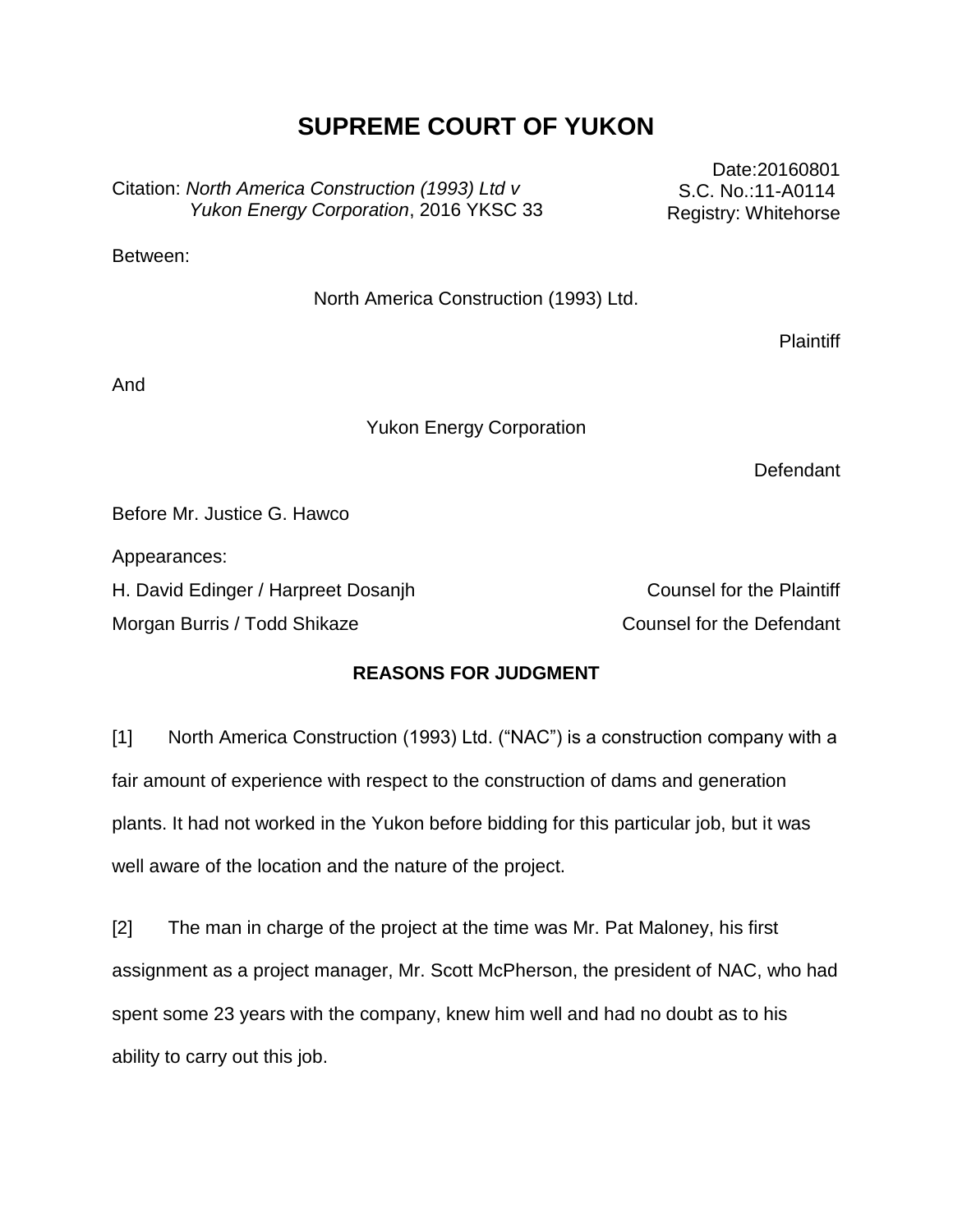[3] Yukon Energy Corporation ("YEC") is a Crown corporation, owned by Yukon Development Corporation. YEC owns and operates the Aishihik generating station which is located 120 kms northwest of Whitehorse. The Aishihik facility has been in operation since 1975. It is a unique facility, located approximately 120 meters underground. It was originally built with two turbine-generator units and was designed for the future addition of a third turbine. In April of 2009 YEC's Board of Directors retained AECOM, an engineering firm, to work on preliminary budgeting and design. AECOM was to perform the engineering and detail design, as well as to perform construction management services.

[4] In January of 2010 YEC put the matter out for tender. NAC and two other construction companies attended at the site with YEC representatives and each submitted a tender. YEC cancelled the tender on the basis that all of the bids received exceeded the project budget. Instead of re-tendering, YEC negotiated directly with NAC and the other two contractors.

[5] On or about August 6, 2010, YEC accepted NAC's proposal of \$7,136,885.00 subject to finalization of a number of matters, including what is described as a fan wall design, the size of the camp, the penstock design, which were the pipes to transport the water into the turbine, as well as a schedule.

[6] The contract price was originally based on a substantial completion date of June 11, 2011. The notice to proceed was issued by YEC to NAC in August of 2010, prior to the contract actually being completed. The contract was not executed until December of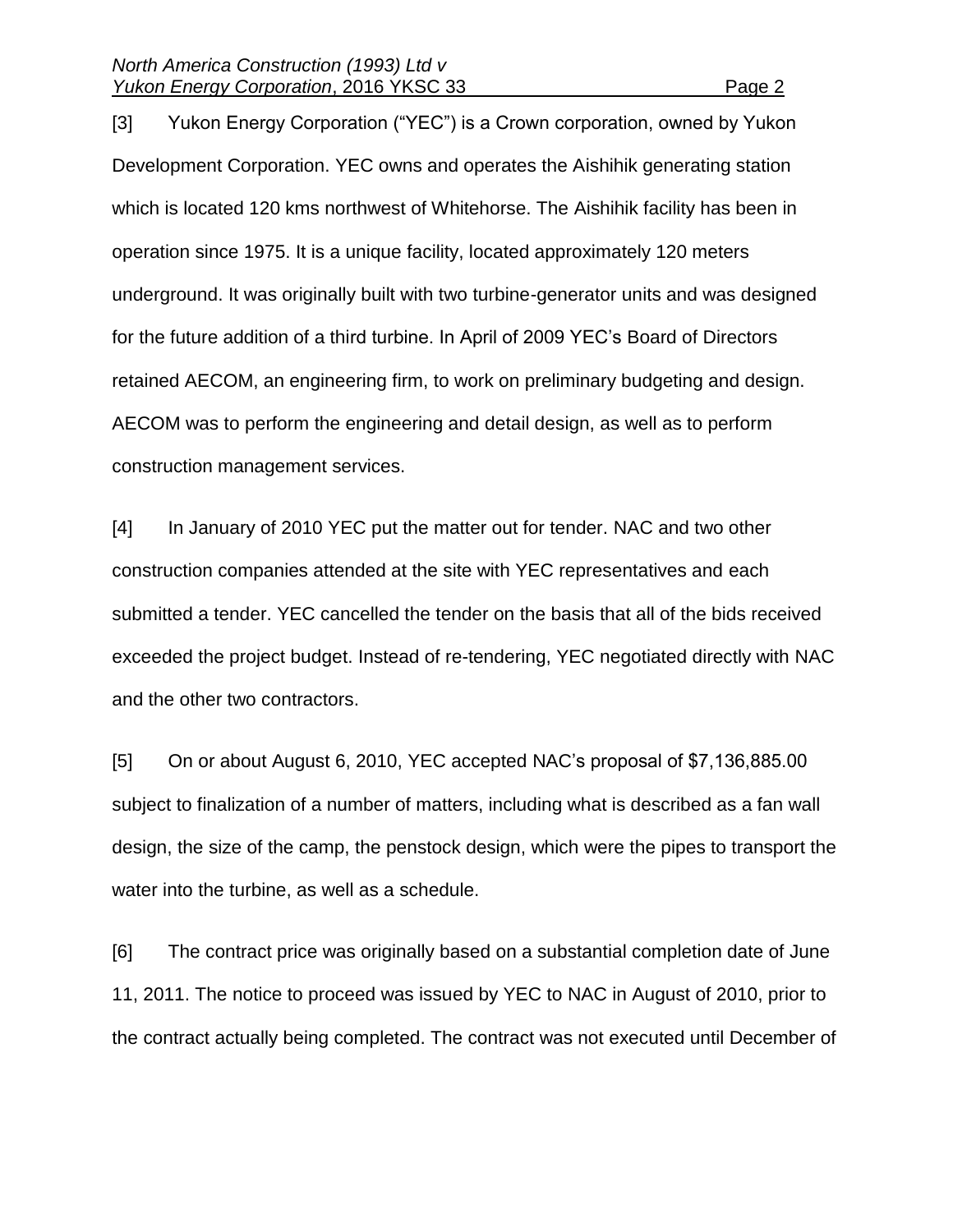2010. By the time it was executed, it was agreed that NAC was to obtain substantial

completion by November 30, 2011.

[7] Because the contract price earlier agreed upon was based upon a completion

date of June 19, 2011, it was agreed in Schedule D of the contract that:

*The Price will be adjusted to reflect the contractor's actual cost caused by the new completion date of November 30, 2011 under Section 3.3. The price at Section 8.1 is based upon the original completion date of June 19, 2011 with a 6 week shutdown commencing May 1, 2011.*

[8] The contract also made provisions for changes to the work under Sections 4.5 and 4.6. Section 4.5(d) stated:

> *If a Change to the Work .... increases or decreases the cost to the Contractor by more than \$1,000.00, the Parties will agree, in writing, upon a fair adjustment to the Price, on a time and material basis as per Schedule B....*

[9] The project was somewhat different and difficult because it appeared to have been a work in progress. As I indicated, when the parties entered into their agreement in early August, 2010, the design was not yet complete and the time frame for completion was yet to be determined.

[10] Notwithstanding the date of the execution of the contract, NAC had mobilized to the site and began its work in late August or early September, 2010.

[11] Because of the ongoing design changes, the parties entered into an agreement which was known as Schedule D. The clause dealing with adjustment to the cost are referred to above.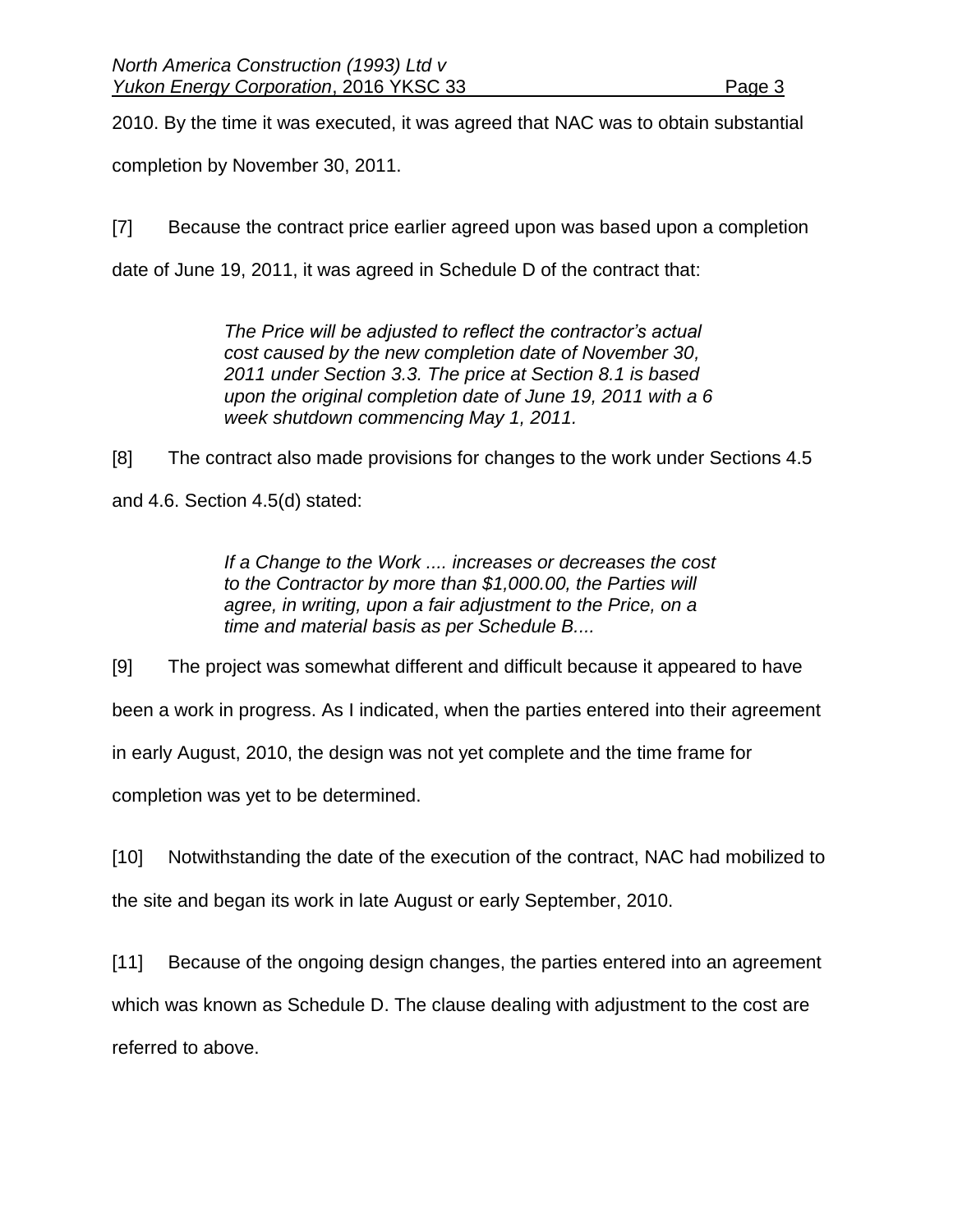[12] NAC substantially completed the contract in early December, 2011. The facility has been generating power since December 6 or 7, 2011.

[13] There were ongoing discussions and disputes during the construction of the facility. Much work was done which was claimed by NAC to be extra, without a decision having been made on the cost. Many of the changes made were agreed upon. Some were not, in the sense that NAC has claimed that it was required to carry out certain work which it said was, or should have been, an extra, while YEC takes a position that such work fell under the existing terms and conditions of the contract. YEC claims that the contract provided that such work fell within the existing terms and conditions and therefore it ought not to pay any extra funds for such work.

[14] In addition to these disputes, YEC carried out what it determined to be remedial work which should have, in the normal course of events, been carried out by NAC. Once the project was substantially complete, YEC refused to let NAC back on the site after they had demobilized because they were of the view that NAC was so incompetent that they could not be relied upon to carry out the remedial work properly.

[15] The disputes will be looked at separately, as the Parties have done. I will deal with NAC claims for monies owning for what it says were extra to the contract. I will then look at YEC's claim for remedial work carried out as well as for work which has not yet been carried out. As will be seen, for the most part, NAC has been successful with respect to its claims for extra work required to be carried out.

[16] YEC is also entitled to set off a certain amount for deficient work carried out by NAC.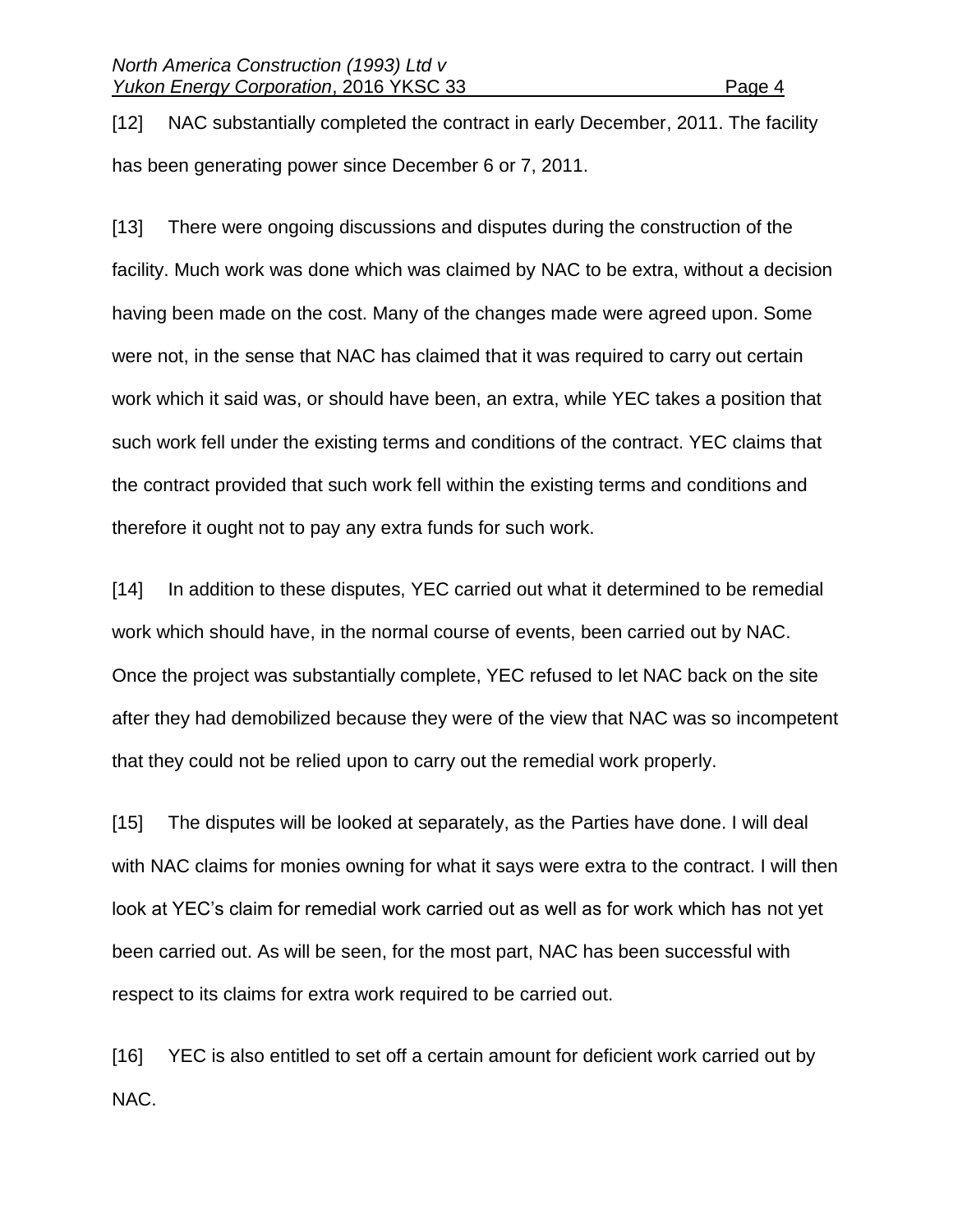[17] It is not unusual that friction develops when a project is, in both a literal and figurative meaning, highly charged and under time pressures. That was the case here and, unfortunately, the spirit of cooperation which marked this project in the beginning descended into an atmosphere of confrontation. In such a situation, each party inevitably suffers to some degree.

#### **NAC CLAIMS**

[18] YEC has agreed that under the terms of the contract, it owes NAC \$1,308,462.00 which consists of holdbacks and extra work done where the price has been agreed upon, but not yet paid, as well as certain labour and materials. This amount has not been paid by YEC because it has claimed the right to set-off approximately that same amount for work that it says it had to carry out to properly complete the contract, or will have to pay.

[19] There are other monies which NAC claims to be due and owed for various change orders (CRX's). These will be looked at individually. I propose to deal with each of the outstanding CRX's. I will then look to YEC's claims of set-off.

#### **CRX 20**

[20] This is one of the most contentious of NAC's claims. It arises because of "Shut Downs" which were agreed upon but with respect to which there was no agreement as to the impact upon the project and the additional cost.

[21] The parties did agree, pursuant to s. 3.3 that:

*Prior to the Completion Date, YEC will facilitate two shutdowns of the entire facility (the "Shut Down Windows") in*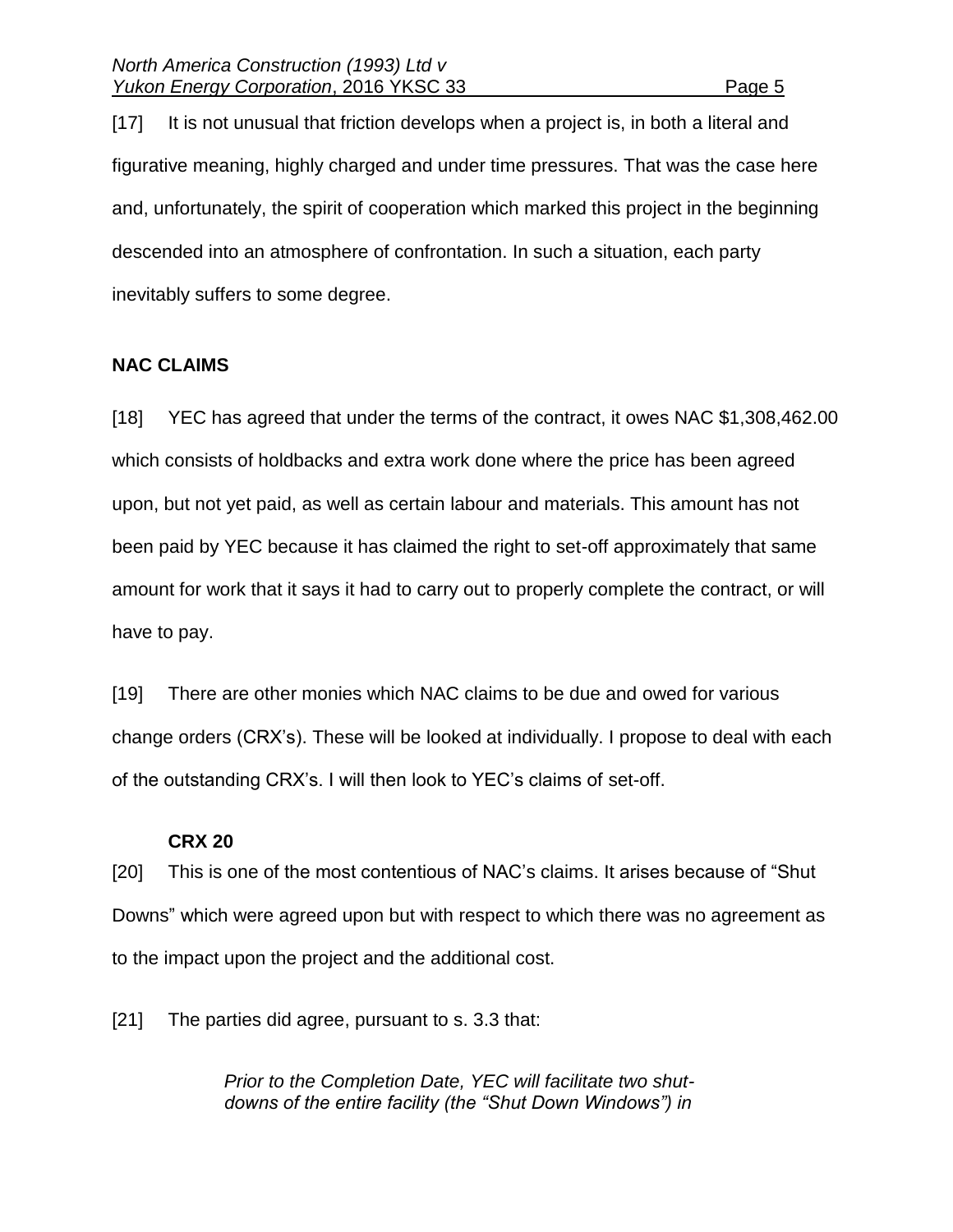*order to permit the tie of the penstock and substation retrofit work:*

- *a. The first Shut Down Window will commence on June 20, 2011 and be completed on June 30, 2011.....*
- *b. Subject to the status of Mayo outage, the Second Shut Down Window is tentative scheduled to start on October 1, 2011 and be completed by October 31, 2011....*

*The price is based upon a completion date of June 19, 2011 with a six week shut down window commencing May 1, 2011. The price is subject to adjustment under Schedule D.*

[22] Schedule D of the contract provided that:

*The [Contract] Price will be adjusted to reflect the contractor's actual costs caused by the new Completion Date of November 30, 2011, under Section 3.3.*

[23] NAC's position is relatively simple. Schedule D is a price adjustment clause. As

stated in NAC's brief:

*(b) It was intended to entitle NAC for additional payments for its costs resulting from the extension of the construction schedule and time that NAC had to spend on site to complete this work under the contract as a result of the scheduling changes which YEC determined to impose on NAC, with knowledge of NAC's expected additional costs.*

[24] The extra time that NAC spent on the project was 102 days. The cost of those

extra 102 days was \$633,510.48. That figure was based upon NAC's original estimate

and was consistent with Mr. Landry's projected costs for a six week overrun on

September 21, 2010. Mr. Landry had determined that figure by simply multiplying 102

days by the sum of \$6,501.89, which was NAC's actual cost per day over the whole

project.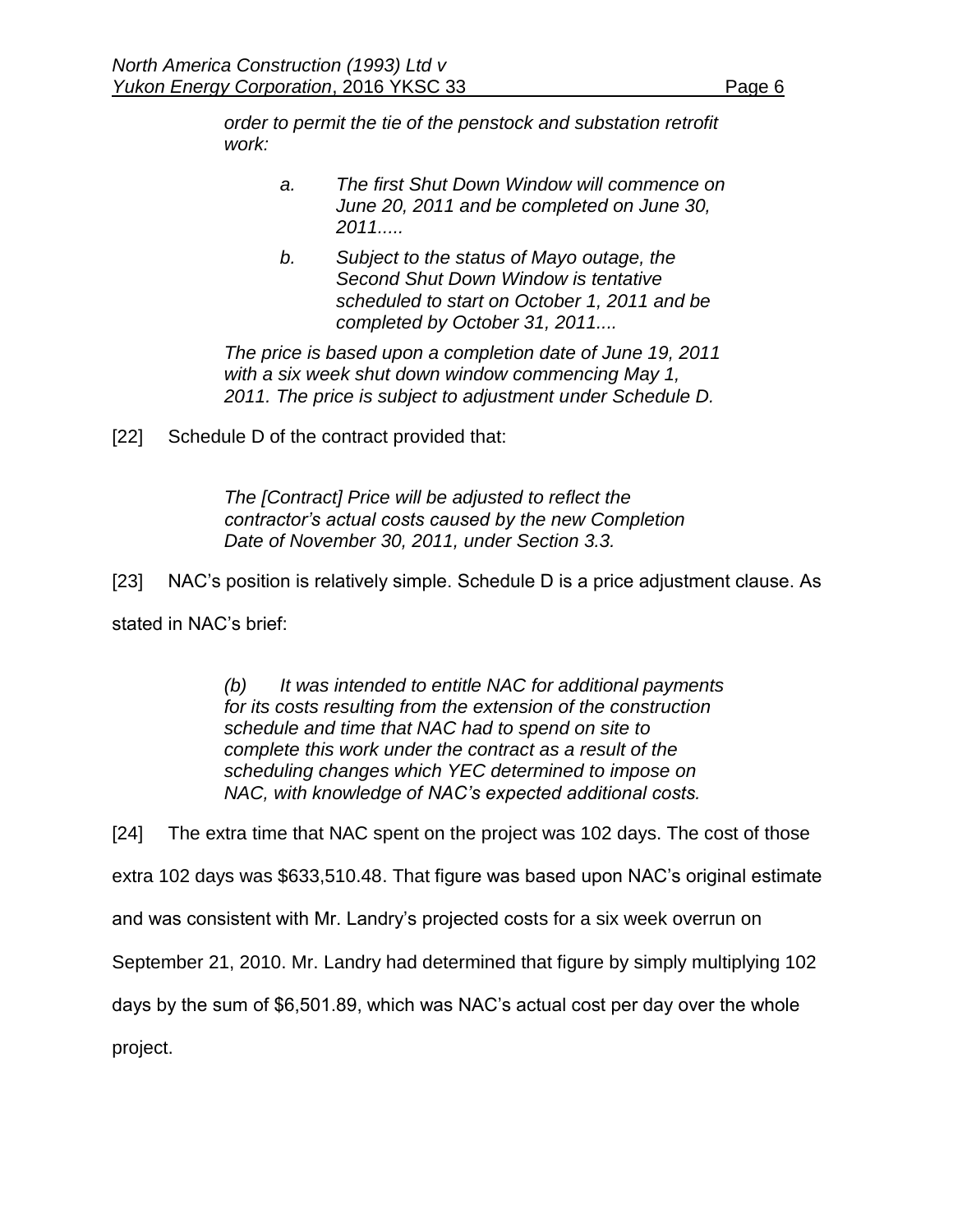[25] YEC's response was that NAC really did not incur any costs as a result of the schedule changes. Rather, the costs claimed were costs incurred because it took NAC longer than it expected to complete the project.

[26] There was a fair amount of evidence from a number of the YEC people on site. Mr. Bob Toms was the first project manager on YEC's behalf. He had no concerns in the beginning of the project with NAC, but did eventually have concerns with respect to what he considered to be their lackadaisical approach to general safety matters on site. He observed delays occurring because of a required design change to what was known as the "Thrust Box" and a delay which he attributed to NAC using an incorrect mix in the concrete used to level the floor in the tunnel. The completion of the floor of that tunnel was along the critical path of the project.

[27] In general, Mr. Toms was concerned about the competency of many of the NAC work crews, as was Mr. Bob Simonson and Mr. Ed Peake. Mr. Toms considered NAC's work to be somewhat sloppy and was generally of the view that NAC had been responsible for any delays to the project.

[28] What I found to be not only unusual, but somewhat incongruous, was that under cross examination, Mr. Toms agreed that NAC had expedited the delivery of the Penstock pipe which was critical to the project on time; that the switch gear building and the installation of equipment with respect to that building was critical and was delivered on time; that the Thrust Box was indeed delivered on time. Mr. Toms went on to admit that YEC continued to have difficulty getting drawings from AECOM throughout the project but that, generally, NAC was keeping up with its schedule.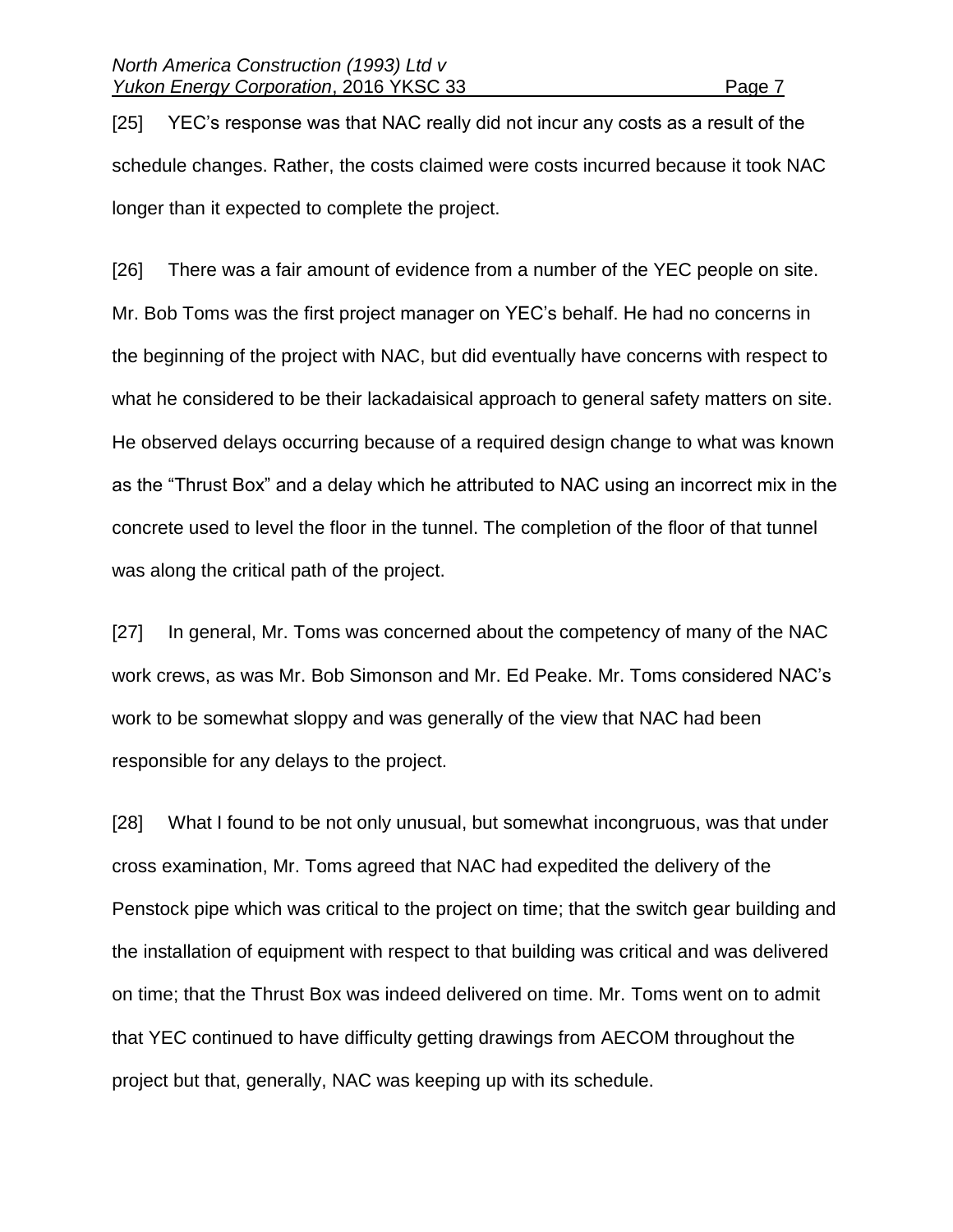[29] I also found that Mr. Simonson, a contract administrator with CAP management, an agent of the Defendant, was quite critical of the Plaintiff and was of the view the Plaintiff, because of its inexperience and the laziness of its crew, could have finished the project 4 to 5 weeks earlier than they did.

[30] There is difficulty with some of Mr. Simonson's evidence with respect to the perceived delays which he observed. That is, that no witness for the Plaintiff, neither the project manager nor Mr. Laith Hamad, who was the electrical coordinator and very much on top of things overall with this project, was cross examined in any manner on any of this evidence.

[31] I spoke with counsel during the trial about my concerns about these and other matters that arose in the Defendant's case and had not been touched upon during the Defendant's cross examination of the Plaintiff's witnesses. I explained my concerns within the parameters of *Browne v Dunn* (1893), 6 R.67 (H.L.). I allowed the evidence to go in, but I advised counsel there would or could be a problem as to the amount of weight attached to such evidence.

[32] Having said this, I must say that little of Mr. Simonson's evidence in particular had any adverse impact upon the Plaintiff's claim under CRX 20. The fact is, and was, that the Plaintiff finished this project on time. The items to which Mr. Simonson referred, even if totally accepted, would be, in my mind, rather small. This is, of course, not something which should be simply rejected, but I do so because overall I was not greatly impressed with his evidence. Many of the matters which he considered to be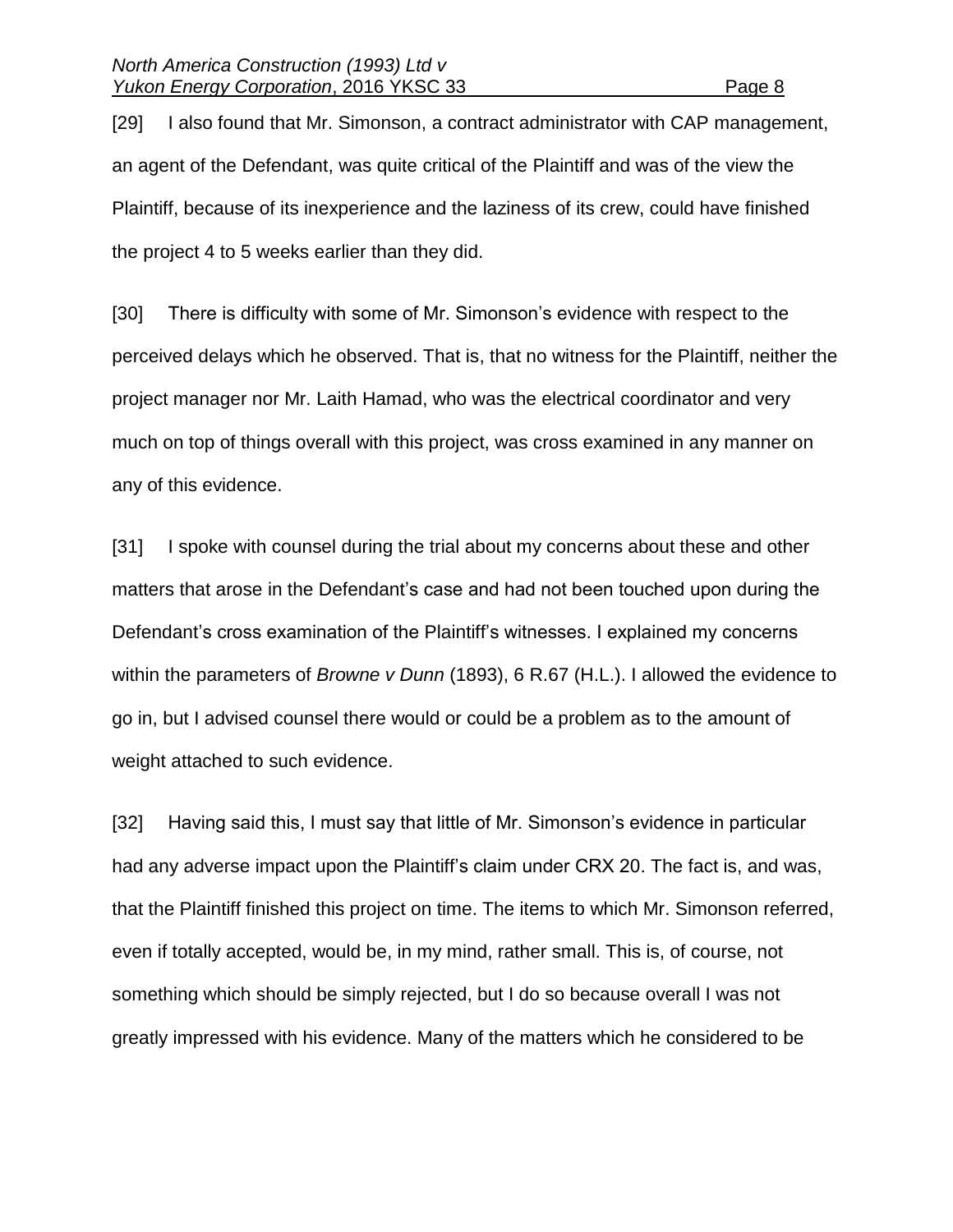major appeared to me to be rather minor and with respect to which, hindsight is almost so much better.

[33] In the early stages, there was a lot of interaction between the Plaintiff and the Defendant, even commencing before the contract was executed. Both parties were acting in good faith. Everyone knew that there would be delays, indeed two shutdowns were planned. Discussions were occurring with respect to design changes. Drawings were not complete. The pipe had not yet even been ordered.

[34] It was, in short, organized confusion with much weight being placed upon good faith. Thus, Schedule D.

[35] Relatively early in the project, to be specific, September 27, 2010, Mr. Landry advised Mr. Joudry that they expected NAC costs would be some \$278,000.00 for the additional six weeks spent on the project. The length of delay increased significantly.

[36] Certainly, the Plaintiff's work was often sloppy, to put it crudely. Their work habits often left YEC's management frustrated. They were not as efficient as they might have been. YEC's management may well have been better organized and more efficient. The bottom line, however, is they got the work done within the time agreed upon.

[37] YEC does have legitimate concerns with respect to a number of matters which either were done improperly, or simply poorly. These will be dealt with in this judgment in due course.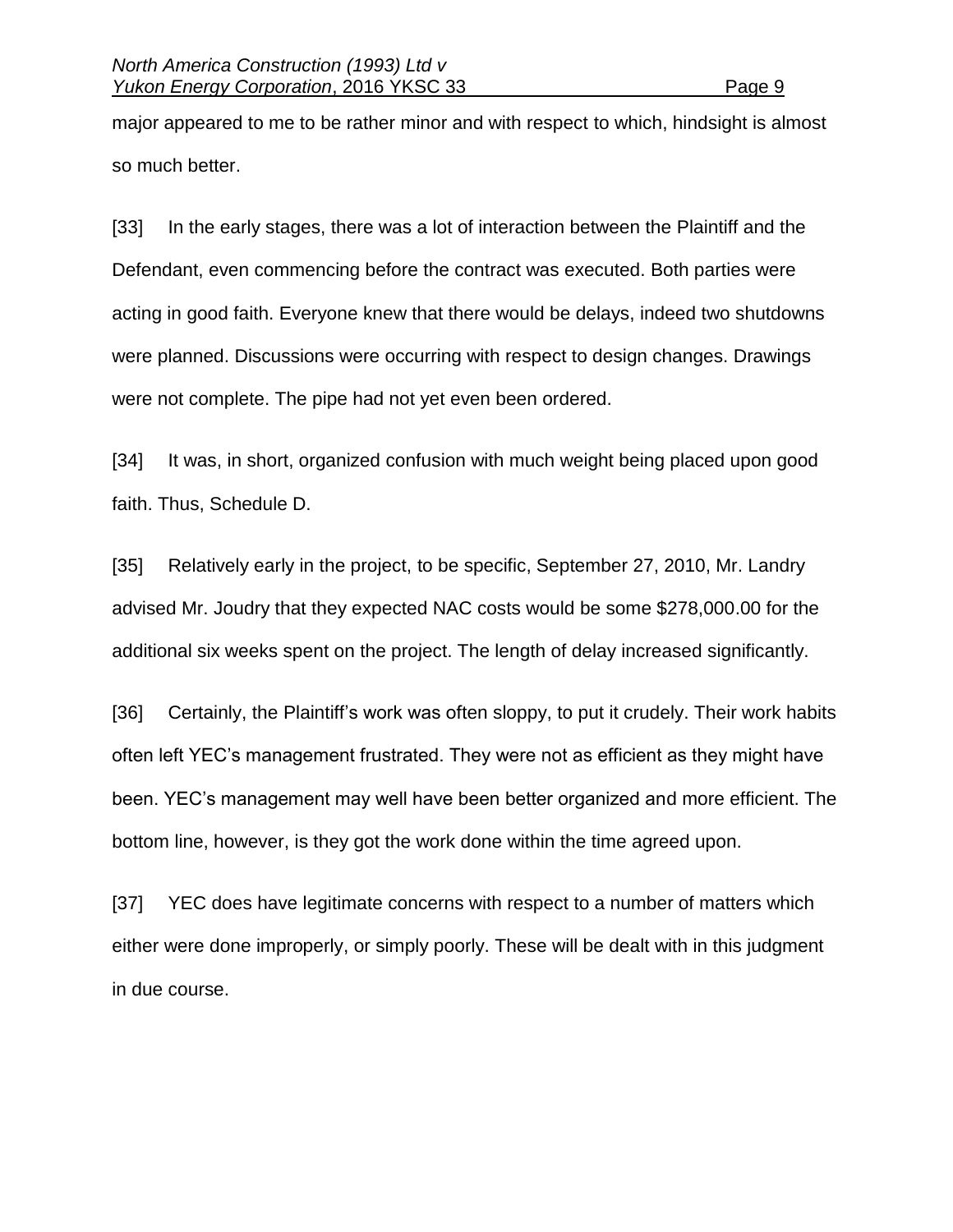[38] I accept NAC's claim for \$633,510.48. I am satisfied that the Plaintiff was required to spend 102 days more on this project than either they or the Defendant had anticipated when the contract was signed.

#### **CRX - Lug Changes**

[39] NAC claimed that YEC requested it to increase the number of lugs on various couplings. The original design was varied somewhat by YEC and its engineer, AECOM. Mr. Toms seemed to agree with the fact that it requested a change. He disputed the cost. The CRX is approved. The amount is \$13,381.00.

#### **CRX 39 - Flanges**

[40] The issue between the parties here was whether this constituted a change by YEC. Mr. Maloney said that he had submitted the drawings from the pipe manufacturer to YEC, which indicated that the flanges were to be 150 pounds and that YEC had approved them. YEC later said it wanted 300 pound flanges, so the Plaintiff had to change them.

[41] The specifications referred to the court, in Volume 1, Tab 686, does not appear to support this position. I accept YEC's submissions that there was a mistake by NAC or its supplier. The flanges supplied were not in accordance with the contract specifications. That claim is not allowed.

#### **CRX 43 - High Voltage Switch Support**

[42] This was a claim for approximately \$18,000.00 with respect to an item which Mr. Maloney appeared to concede may have been missed by NAC's estimator. That claim is not allowed.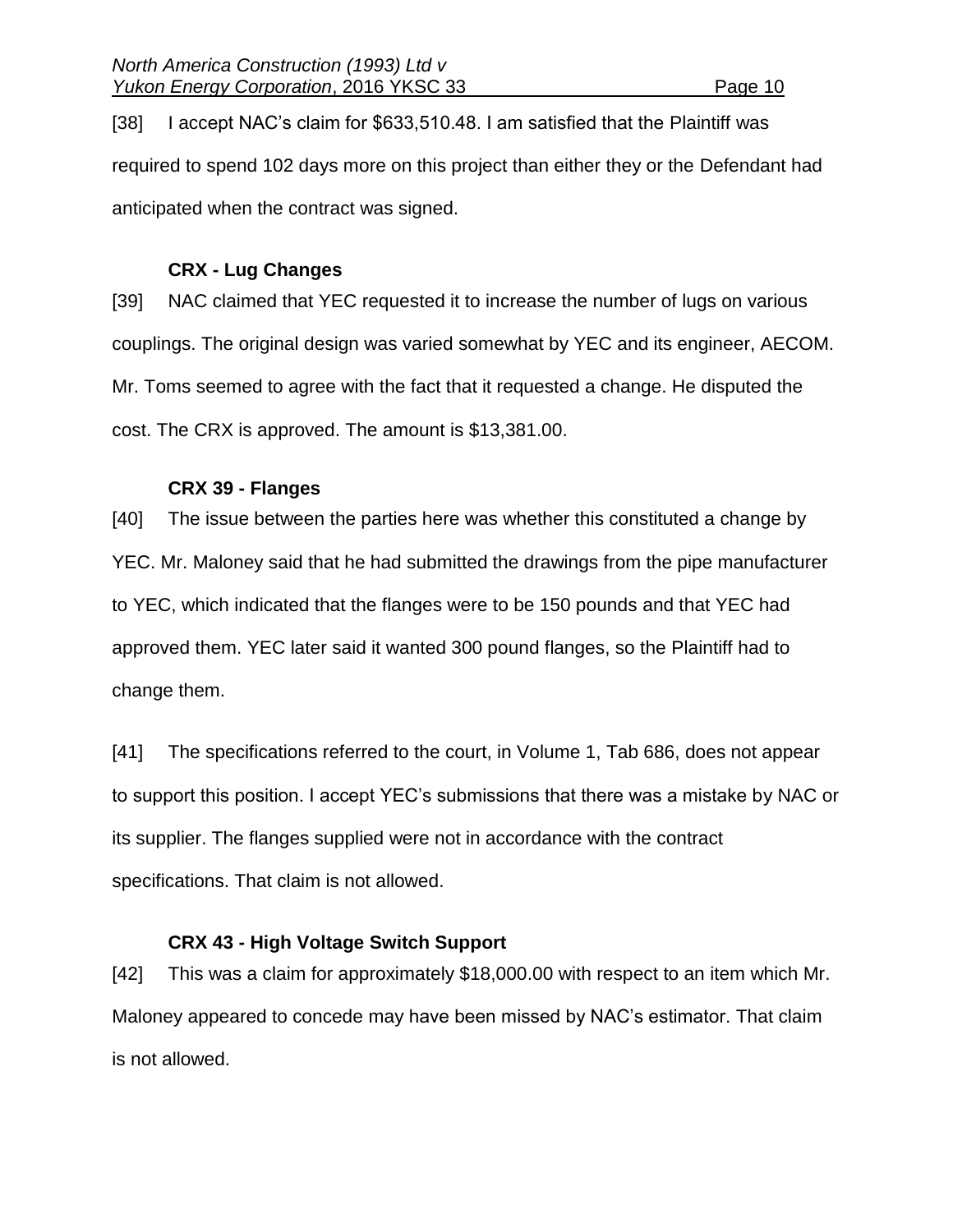#### **CRX 52 - Lifting Equipment**

[43] The Plaintiff has claimed approximately \$21,000.00 because it had not allowed for its equipment to lift as much weight as was required. It may be that the original specifications indicated that the Plaintiff would only be required to lift X pounds, but the Defendant had told the Plaintiff before they prepared their tender that the equipment would have to lift Y pounds.

[44] This claim is not allowed.

# **CRX 71 - Fan Wall Installation**

[45] The issue here was whether the Plaintiff should be paid to assemble an Air Handling Unit (AHU) which arrived unassembled. Document 167 would indicate that this was how it was originally supposed to arrive.

[46] That claim is not allowed.

# **CRX 92 - October Compressed Shutdowns**

[47] In their claim, the Plaintiff says that it was required to do a certain amount of work in less time than it had planned. Mr. Hamad said he had 10 men doing 2 extra hours a day for 28 days.

[48] However, it was clear from the evidence that NAC never did, at least during this particular period of time, have 10 men on the job. They only had 5 electricians on the job. In addition, the compressed work was done within 18 days. My math would consist of 5 men working 2 extra hours a day for 18 days at \$58.25 for a total \$10,485.00. The Plaintiff's claim on this CRX is allowed to that extent.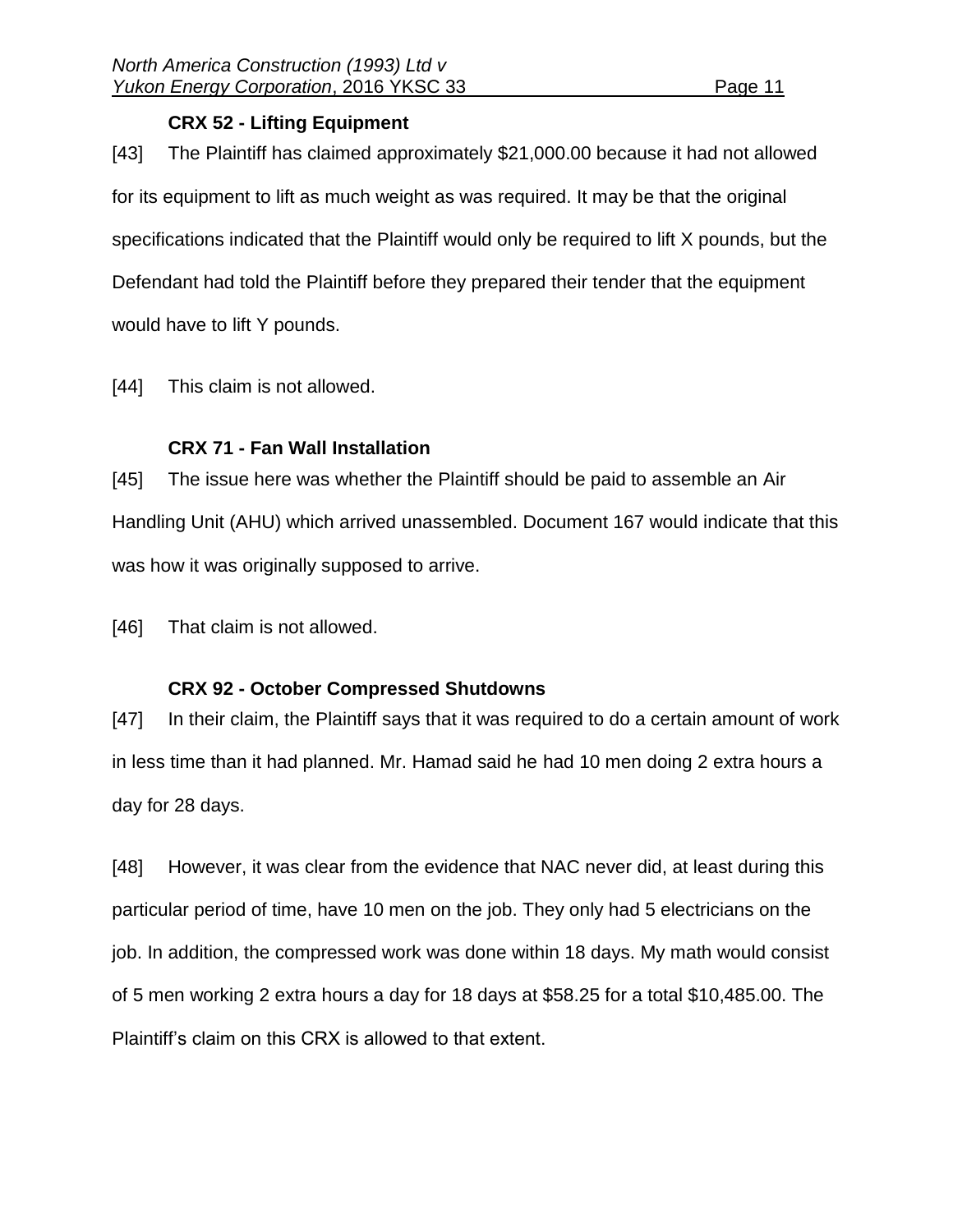#### **CRX 97 – Generator-Turbine Changes**

[49] The Plaintiff claims that the original contract specifications were far less detailed than the actual plans and specifications which arrived. The original details were some 15 to 20 pages (excluding the drawings). On February 28, 2011, the provider supplied the manual and the installation plan, consisting of some 127 pages. The work itself was far more extensive than could have been anticipated in the estimate. NAC's original estimates had been 500 to 600 hours for the work, based upon the contract instructions. The actual man-hours expended were 1200. Mr. Maloney stated that the additional hours were due to the increased instructions.

[50] Indeed, Mr. Maloney had estimated that it could cost the Plaintiff \$155,000.00 more than could reasonably have been anticipated. The Plaintiff was only seeking to recover less than half of that amount, or \$65,868.00.

[51] I accept Mr. Maloney's reasoning and calculations and allow the claim in that amount.

#### **CRX 100 – Cable Changes**

[52] NAC claims for a change to the work for its additional labour costs incurred to comply with YEC's requirement that NAC perform extra work to install electrical cables which were not shown on YEC's drawings. The revised amount is \$119,004.00.

[53] This was another contentious issue which arose because of the continuing problem which the Plaintiff faced, of building a generator and turbine some 400 feet underground while the designer/engineer was still working on producing all the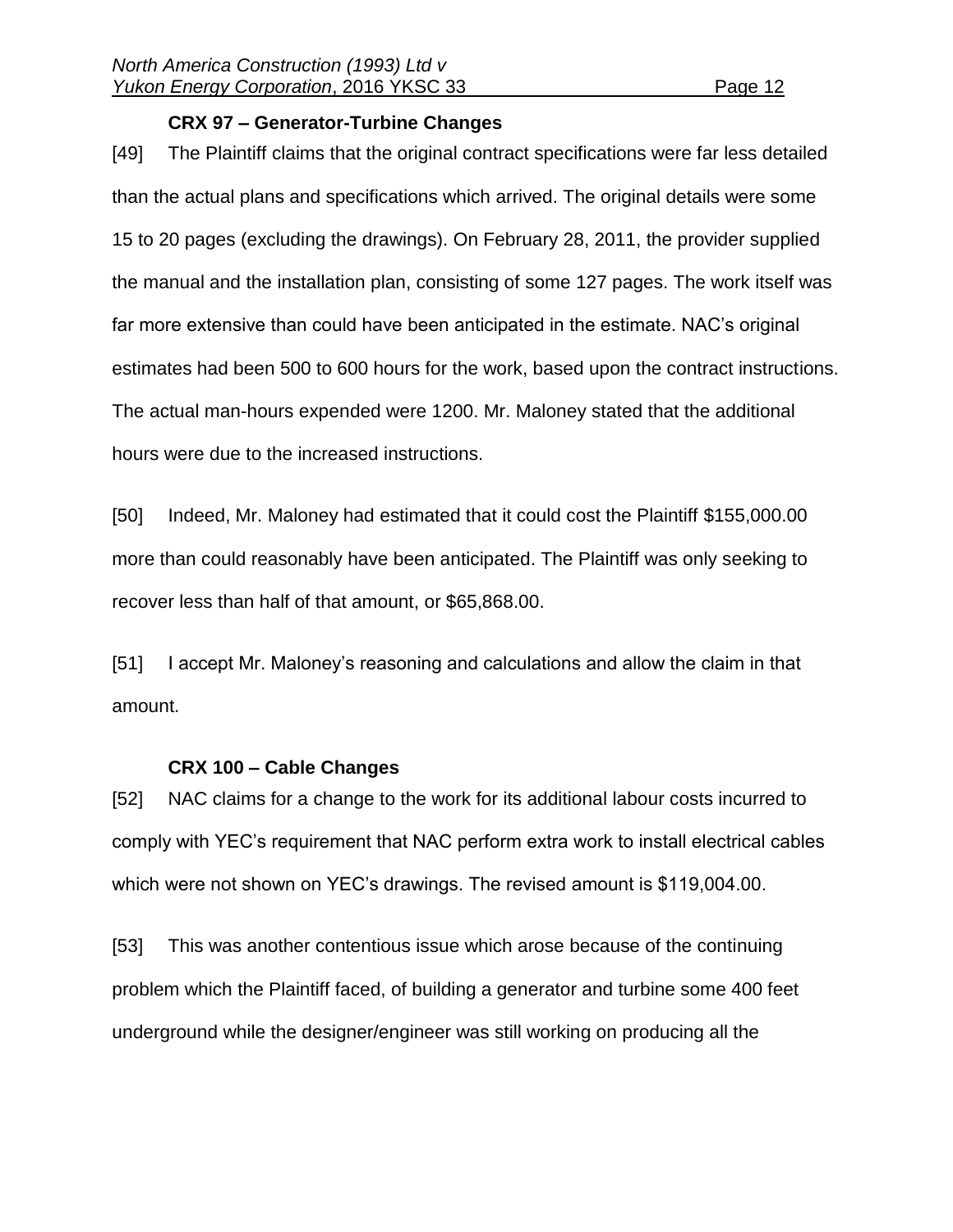necessary drawings and information. Thousands of feet of cable were required, ranging from centimeters in diameter to inches in diameter.

[54] When NAC bid on the project, the design drawings and the information required to determine just how much cable and how many connections, receptors and receptacles would be required was not known, and, according to the Plaintiff, was not capable of being known. This led to NAC having to "guestimate" a cost for the materials.

[55] In late December of 2010 and early January of 2011, Mr. Hamad was very concerned that the information which he had received thus far from YEC and AECOM was not sufficient for him to even begin to order all of the cable required, as well as the electrical panels and the hundreds of connections.

[56] Mr. Hamad sent a number of requests for information (RFI's) to attempt to have a better understanding of what was needed. That RFI (RFI 44) was followed up by yet another RFI, RFI 44-1.

[57] It soon became obvious to Mr. Hamad that only about one half of the cable required was covered by the drawings and specifications NAC had received initially.

[58] Negotiations began about the cost of these additional materials, which resulted in CRX 24 being agreed upon. This CRX gave NAC an additional \$46,000.00 to acquire the extra cable.

[59] Mr. Hamad was quite confident that CRX-24 only covered the cost of acquiring much of the "new" cable. It did not include any of the costs of connecting any of the cables as no one yet knew exactly where the connections would be located.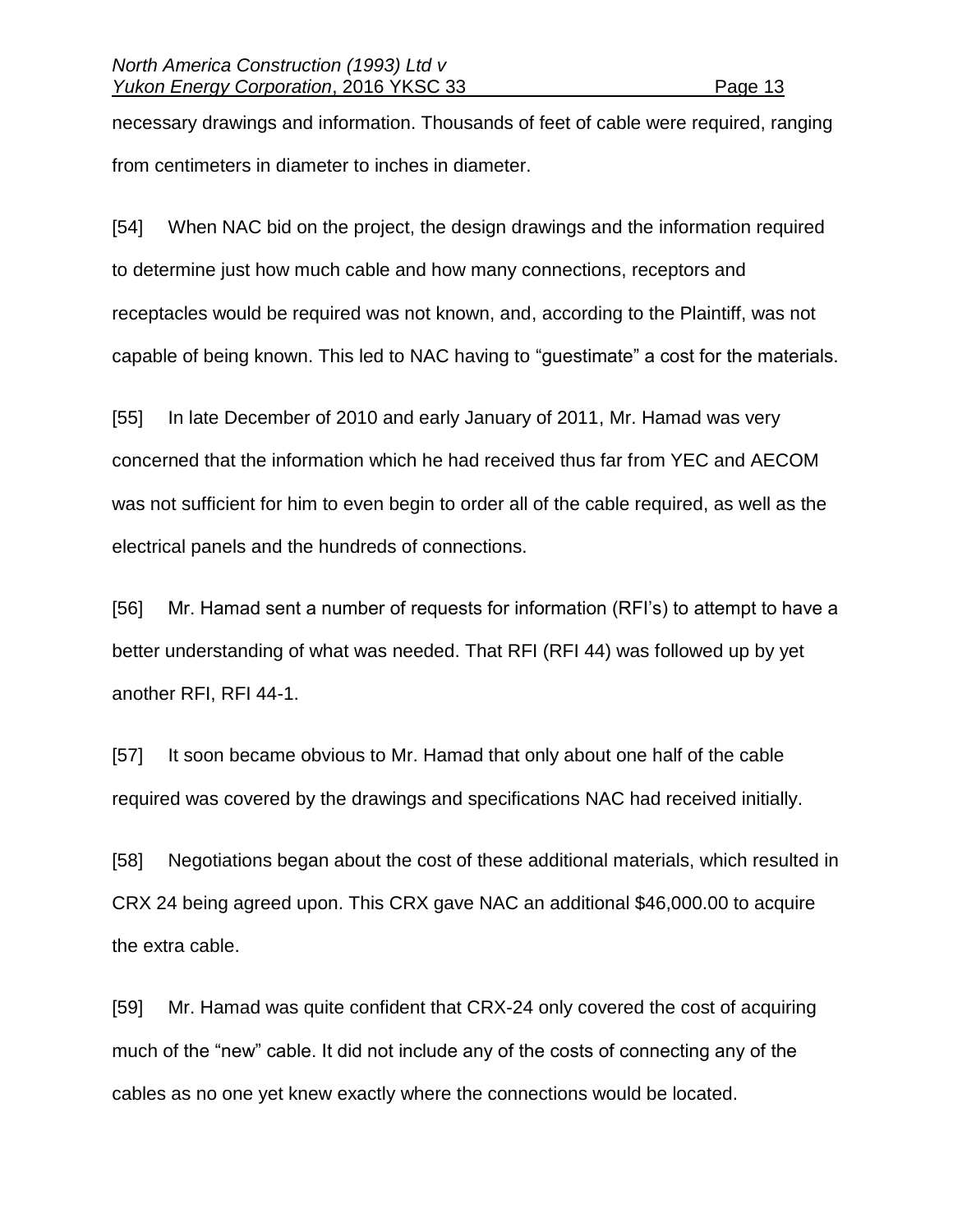[60] Indeed, at the time CRX 24 was agreed upon, AECOM still had not provided the Plaintiff with any of the designs within the various panels or the input/output schematics.

[61] Further drawings and information continued to flow, resulting in yet further changes and the resultant costs. These new drawings and changes continued up to October 3, 2011.

[62] The situation was one described by Mr. Hamad as working and making changes "on the fly" without being assured they would be compensated adequately, but doing the necessary work because they were on the critical path and this work had to get done for the project to become completed on time.

[63] I found Mr. Hamad to be an honest and forthright witness. He was very familiar with the project and familiar with the various emails and other documentation that went back and forth between the parties.

[64] YEC's response to CRX 100 is primarily that NAC had already been compensated for the additional cable (CRX 24) and had been compensated for most of the other work in CRX 79, CRX 80, CRX 85 and CRX 86.

[65] In addition, YEC argued that Mr. Tillebrook and Mr. Peake had seriously undermined the basis of Mr. Hamad's projection of the cost increase after May 2011, as shown in Tab 347.

[66] I did find both Mr. Tillebrook and Mr. Peake to be very good and credible witnesses. However, what was particularly telling in Mr. Peake's evidence was his admission that there were indeed glitches in the design and that the equipment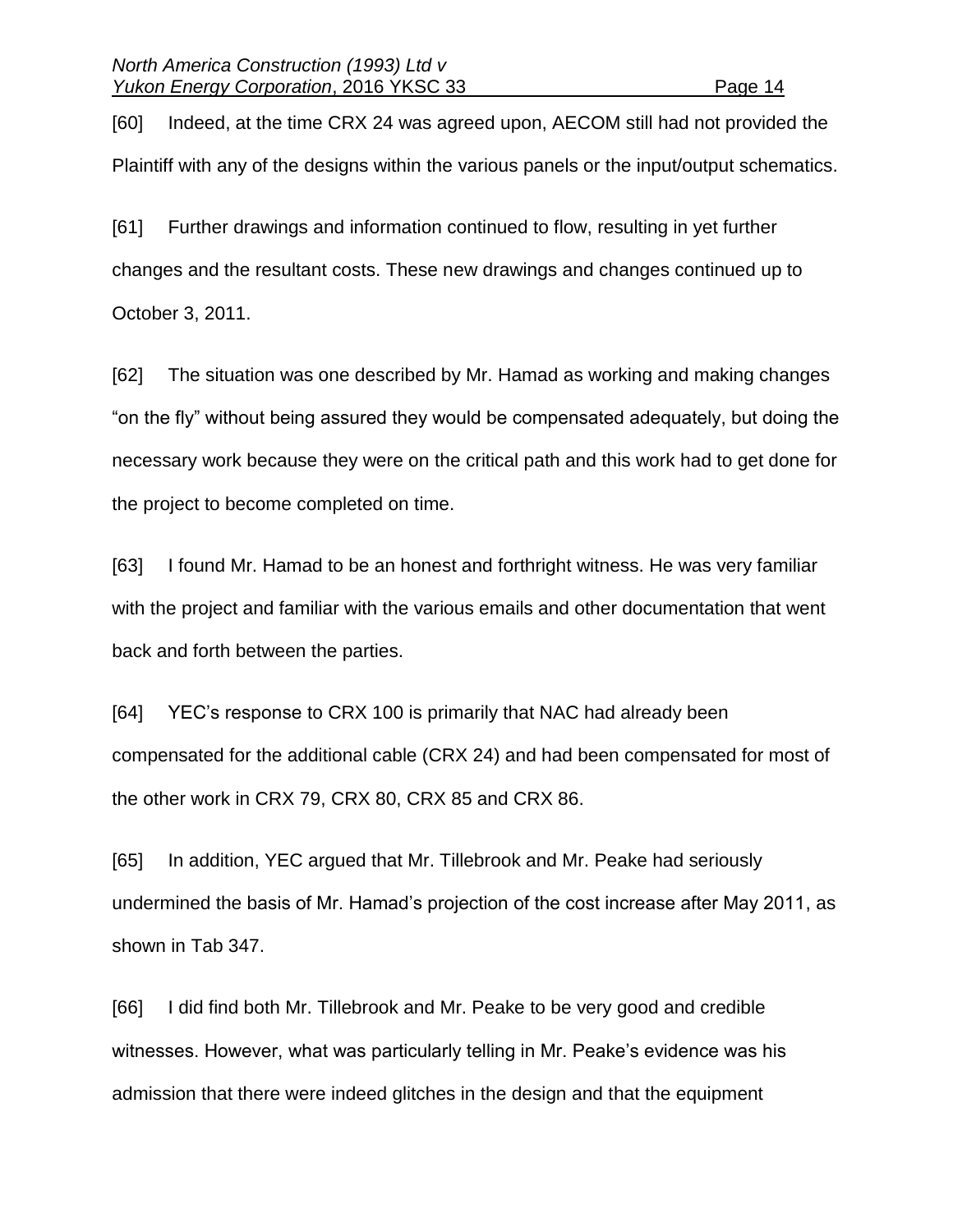sometimes arrived in a different conformation than expected and that AECOM's drawings were often unclear.

[67] It was Mr. Peake who was quite critical of the estimate of 4,000 meters of additional cable which NAC had estimated was required. In his opinion, the appropriate figure would have been closer to 400 meters.

[68] As well, the estimate of the crane time, which NAC had estimated was far more than he would have thought necessary.

[69] Unfortunately, we once again come back to the cross examination of Mr. Hamad and Mr. Maloney, or the lack of cross examination of either of these individuals on these very specific points.

[70] I have referred to my concerns about the failure of the Defendant to adhere to the principles annunciated in *Browne v Dunn* and it is particularly telling here.

[71] The Defendant would have known, during the examination-in-chief and cross examination of the Plaintiff's witnesses, that it was going to be proffering a witness (Mr. Peake) who had estimated that the amount of cable and the amount of crane time would be significantly less than either Mr. Hamad or Mr. Maloney had taken into consideration when preparing the estimates with respect to these particular items. It is, quite frankly, simply an issue, as I remarked to counsel, of fair play. If one knows one is about to put forth evidence that calls into question, for example, cost estimates of time and materials, the witnesses putting forth that evidence should be cross examined on the discrepancy that is intended to put forth by the Defendant. That was not done. In my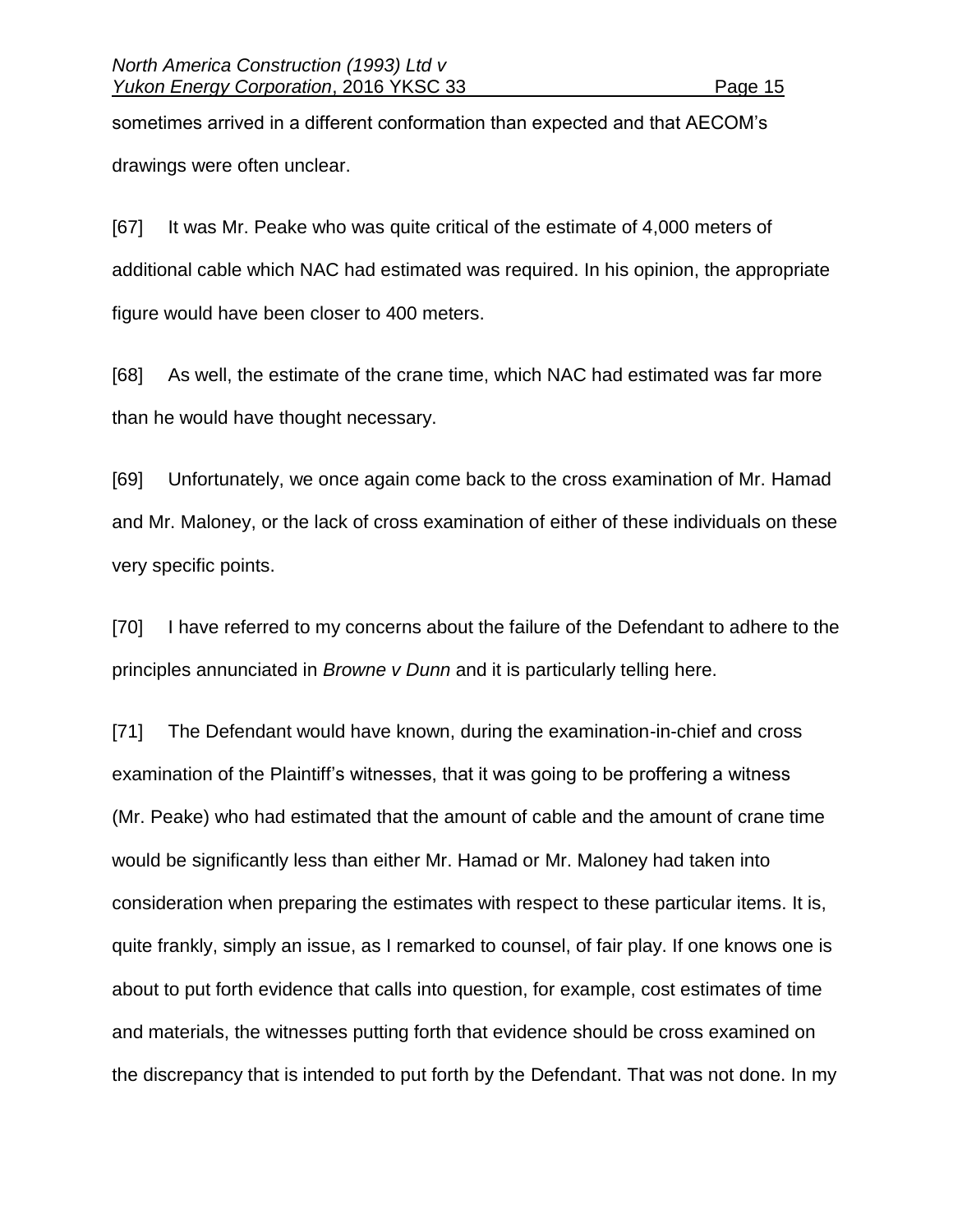view, not very much weight may be placed upon the evidence from Mr. Peake with respect to just how much cable was required and the resultant crane time. I do not, as I have said, question Mr. Peake's credibility, what I question is how there can be a legitimate gap in the quantity of cable when nothing was asked of Mr. Hamad with respect to these rather important items. There were questions put to Mr. Hamad about CRX 100, but none that involved the quantity of cable or the crane time.

[72] In the end, I am quite satisfied that as a result of the lack of drawings and detailed connections, due to the evolving design and changes to the previous plans, the Plaintiff was put to a lot of extra time and materials.

[73] I am satisfied that CRX's which were agreed upon, being CRXs 24, 79, 80, 85, and 86 did not included any amount for cable which had yet to be shown to be required.

[74] Both parties were somewhat lax in adhering to a proper extra work charge protocol. It was, as said by Mr. Hamad, a moving target and a reaction to that which had not been envisaged or planned by either party. While both Mr. Hamad and Mr. Peake were good witnesses, and credible witnesses, both cannot be totally right.

[75] I am not able to come up with any firm costs. I will therefore award one half of CRX 100, which would, by my calculations, be \$59,500.00.

[76] My calculation of the amount owing to NAC is, therefore, that which was agreed upon, being \$1,308,462.00 plus those amounts which I have found due and owing pursuant to the various claims, being \$633,510.48 for CRX 20, \$13,381.00 with respect to the Lug Changes, \$10,485.00 with respect to the October Compressed Shutdown,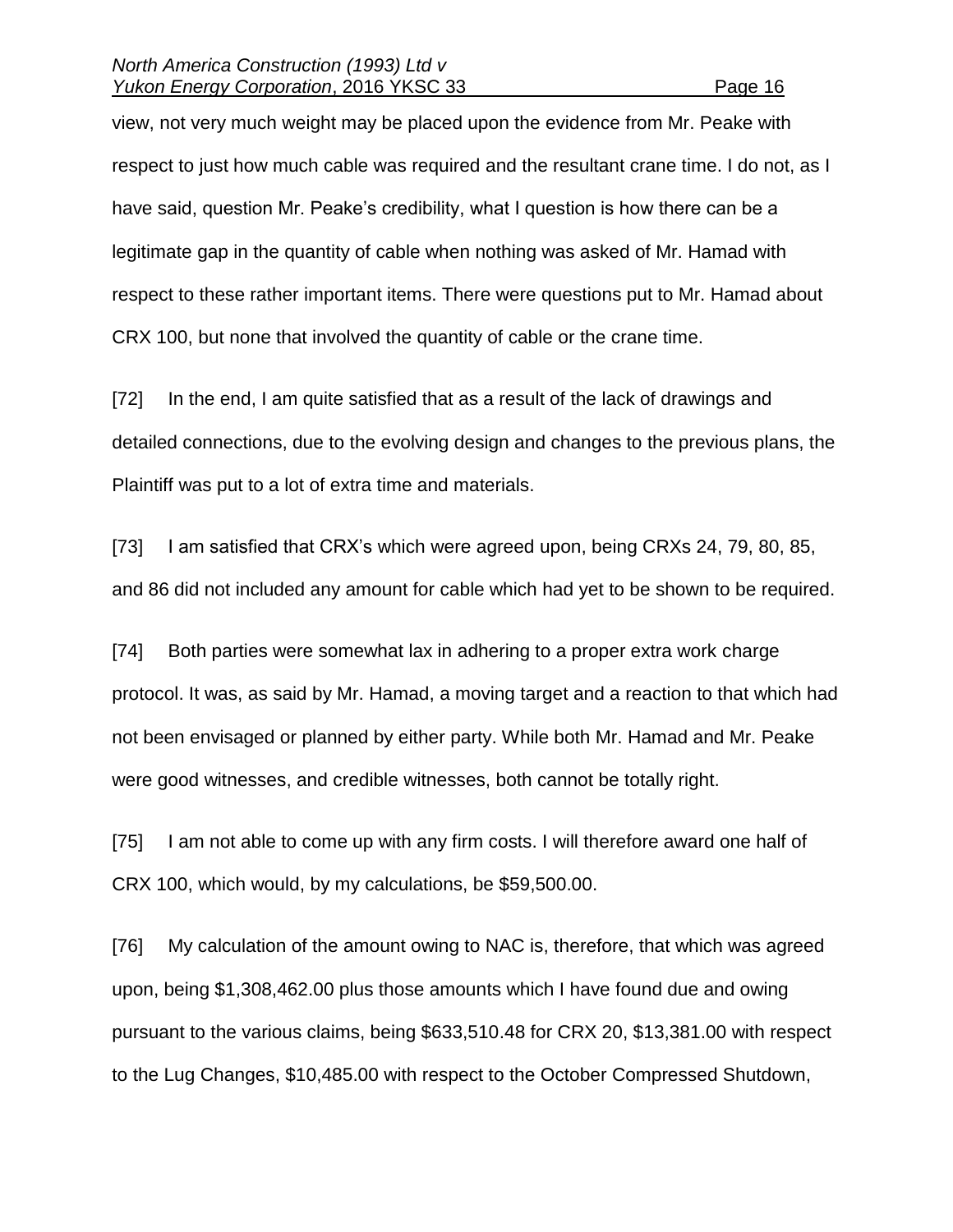\$65,868.00 with respect to the Generator-Turbine Changes and \$59,500.00 with respect to CRX 100 – Cable Changes, for a total of \$2,091,206.48.

#### **YEC's Claims**

[77] I now turn to YEC's claim for its costs to what it characterizes as poor workmanship of NAC and additional work it claims had to be carried out because of the actions, or inactions, of NAC.

#### **CRX 104**

[78] The first of these would be CRX 104, relating to Bentley-Nevada. This dispute concerned whether Bentley-Nevada was even on site on the dates for which a claim was made covering the 18<sup>th</sup>, 19<sup>th</sup>, and 20<sup>th</sup> of October. There were further claims with respect to two additional days spent after completion of the project, which I have not taken into consideration, because of the date and lack of sufficient evidence.

[79] With respect to the three days, Mr. Hamad was quite clear. He had requested that Bentley-Nevada attend on October 18, 2011. His recollection was that they did not show up on the 18<sup>th</sup> because YEC had told them to work on another YEC site. He recalls that they did return on October 21<sup>st</sup> when the Plaintiff was demobilizing and that he therefore had no opportunity of supervising them. As a result, one of YEC's representatives attended with them.

[80] It was Mr. Hamad's recollection that Bentley-Nevada did the work which was required and that NAC paid them directly.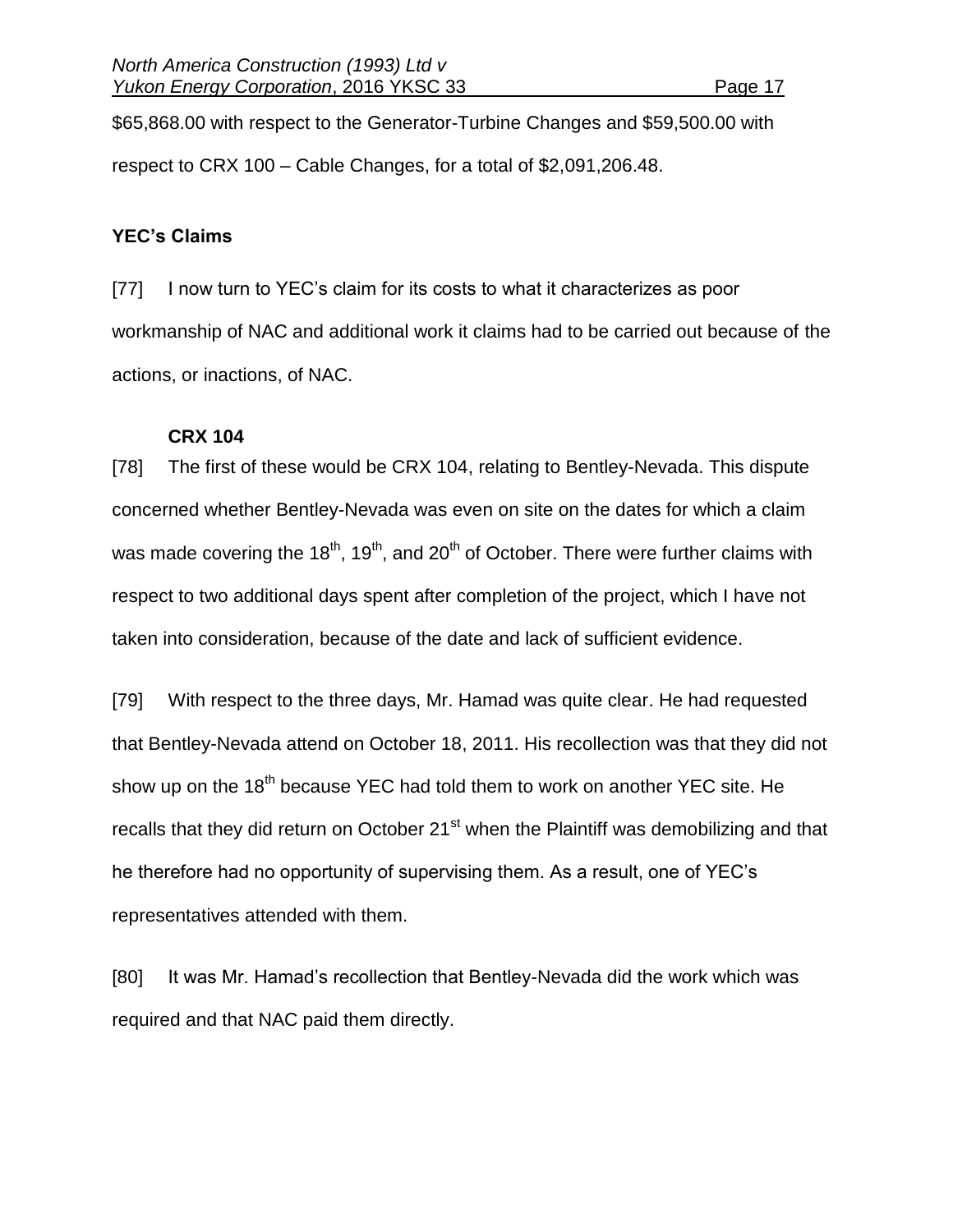[81] Mr. John Bruineman, a Bentley-Nevada representative, sent Mr. Hamad an email on October 21, 2011 which seems to indicate that Bentley-Nevada was indeed on site on the 18<sup>th</sup> and 19<sup>th</sup>, and perhaps 20<sup>th</sup>. There were other e-mails (see Tab 546) which indicate that Bentley-Nevada was only on the site two days.

[82] While I have already assessed Mr. Hamad's credibility as being quite high, the e-mails back and forth would indicate that Mr. Hamad was mistaken with respect to this issue. One of the other e-mails which I referred to immediately above does indicate that the time spent by Bentley-Nevada was two days, not three. I have simply reduced the claim by YEC by 1/3. They are allowed the claim of \$15,166.00 with respect to the Bentley-Nevada matter.

#### **CRX 106 – Fuel Leak**

[83] NAC admits having caused a fuel spill while on site. It only disputes the amount of money required to adequately remedy the situation.

[84] The Defendant's witness was Ms. Shannon Mallory, who was the YEC environmentalist coordinator.

[85] The Plaintiff received a plan prepared by EBA on June 15, 2011. The anticipated costs at that time were \$15,245.00, plus GST (see Tab 575).

[86] YEC did not approve this report and so NAC requested EBA to prepare another estimate. This next estimate, dated March 15, 2012, came in at \$42,070.00. This was also presented to Ms. Mallory who was not satisfied with that report either and proceeded to draw up her own estimate, which was based, primarily, upon the EBA estimate.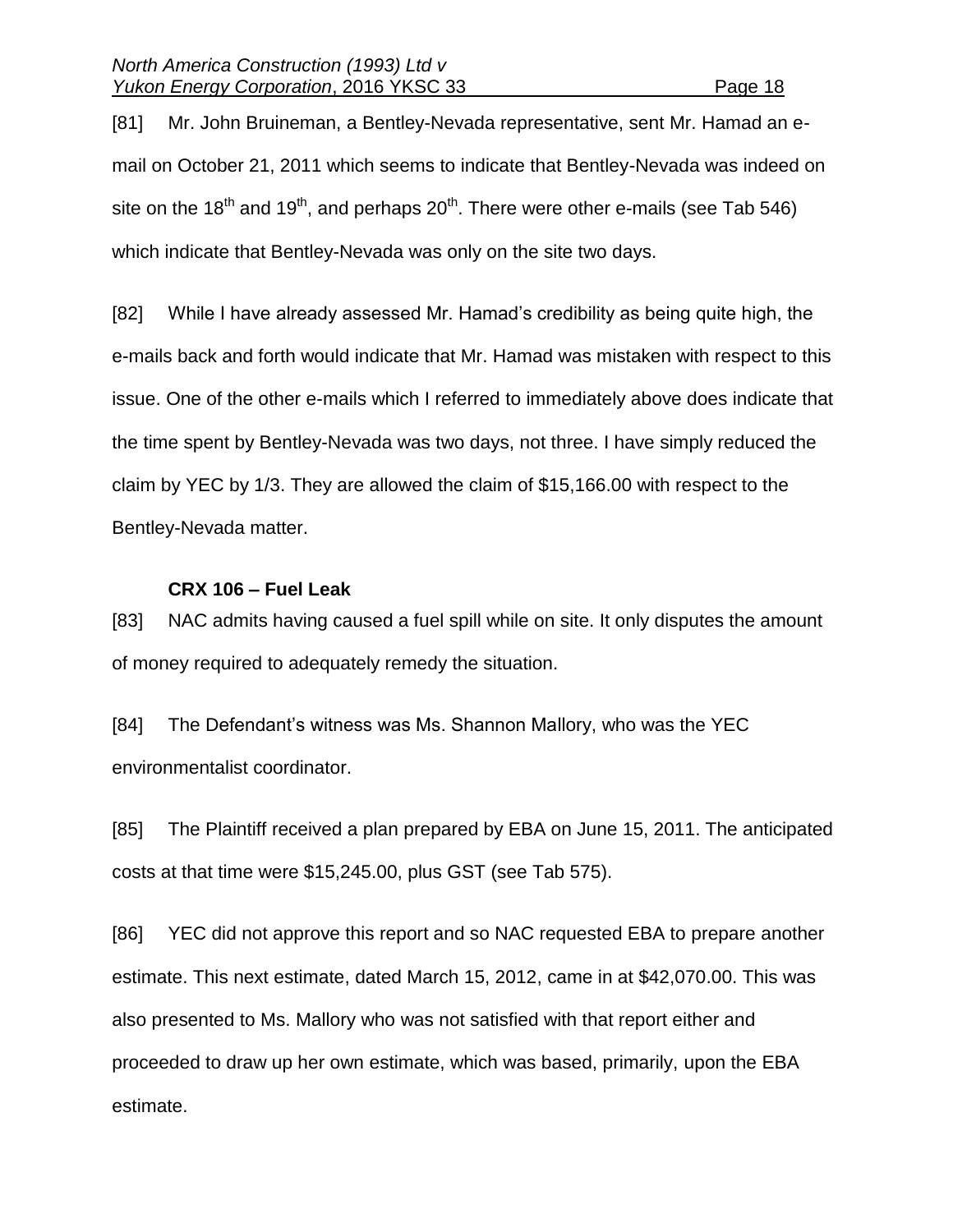[87] Ms. Mallory produced a document showing a budget of \$116,517.00 to totally clean up the site. She arrived at that figure by unilaterally doubling the EBA estimate, and adding another 20%, after having increased the EBA estimate by 20% before doubling it.

[88] Quite frankly, I considered Ms. Mallory to be not particularly helpful at all in this regard. She had no idea of how much soil had been excavated and hauled away and she had no real reason for rejecting the second EBA report.

[89] This claim is allowed, but in the amount of \$42,070.00, being EBA's second estimate.

### **CRX 111 – Cabinets**

[90] YEC's claim with respect to this item is that NAC failed to supply the control and protection panels with open backs.

[91] NAC's response was that it had ordered cabinets with removable backs, but their supplier did not provide these cabinets with either open or removable backs.

[92] YEC approved NAC's drawings without having noted that the drawings required cabinets with open backs.

[93] In any event, the cabinets which were supplied had welded backs. Modifications had to be made to them by making holes in the sides and in the backs so that they could be used. They are still being used, but are not what was requested or required by YEC.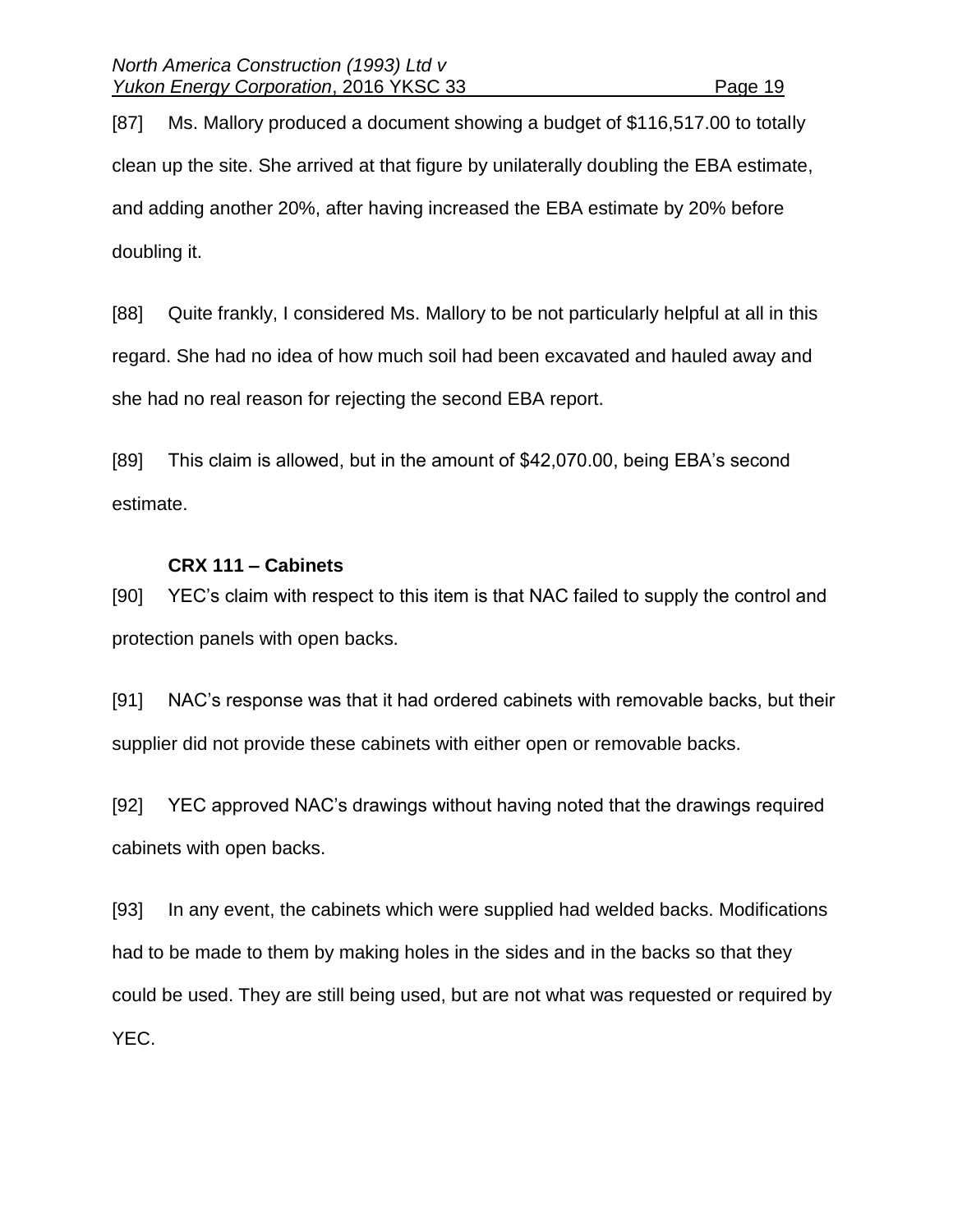[94] YEC is seeking to replace the cabinets totally at a cost of some \$206,000.00. Mr. Maloney estimated that it would cost \$20,000.00 to \$30,000.00 to cut the panels out. Mr. Peake thought they could be "fixed" for \$100,000.00.

[95] I am satisfied that the cabinets should have been delivered with either removable backs or open backs.

[96] They should be repaired. I accept Mr. Peake's evidence and allow this claim in the amount of \$100,000.00.

#### **Deficiency Claims**

[97] This is perhaps the most contentious claim. YEC says that NAC was sloppy, unprofessional and unsafe with respect to so much of its work that it had totally lost confidence in NAC's ability to repair or remedy any of the multitude transgressions which it alleges have occurred.

[98] NAC maintains that the list of deficiencies prepared by YEC is quite exaggerated, as is the cost of remedying them.

[99] NAC has always indicated its willingness to attend and rectify any deficiencies. Indeed, numerous discussions were held and at least one walkthrough.

[100] NAC also argues that YEC has a duty to mitigate its damages and that by not allowing NAC back on site, or doing some of the work itself, it has failed to mitigate and that this claim should be dismissed.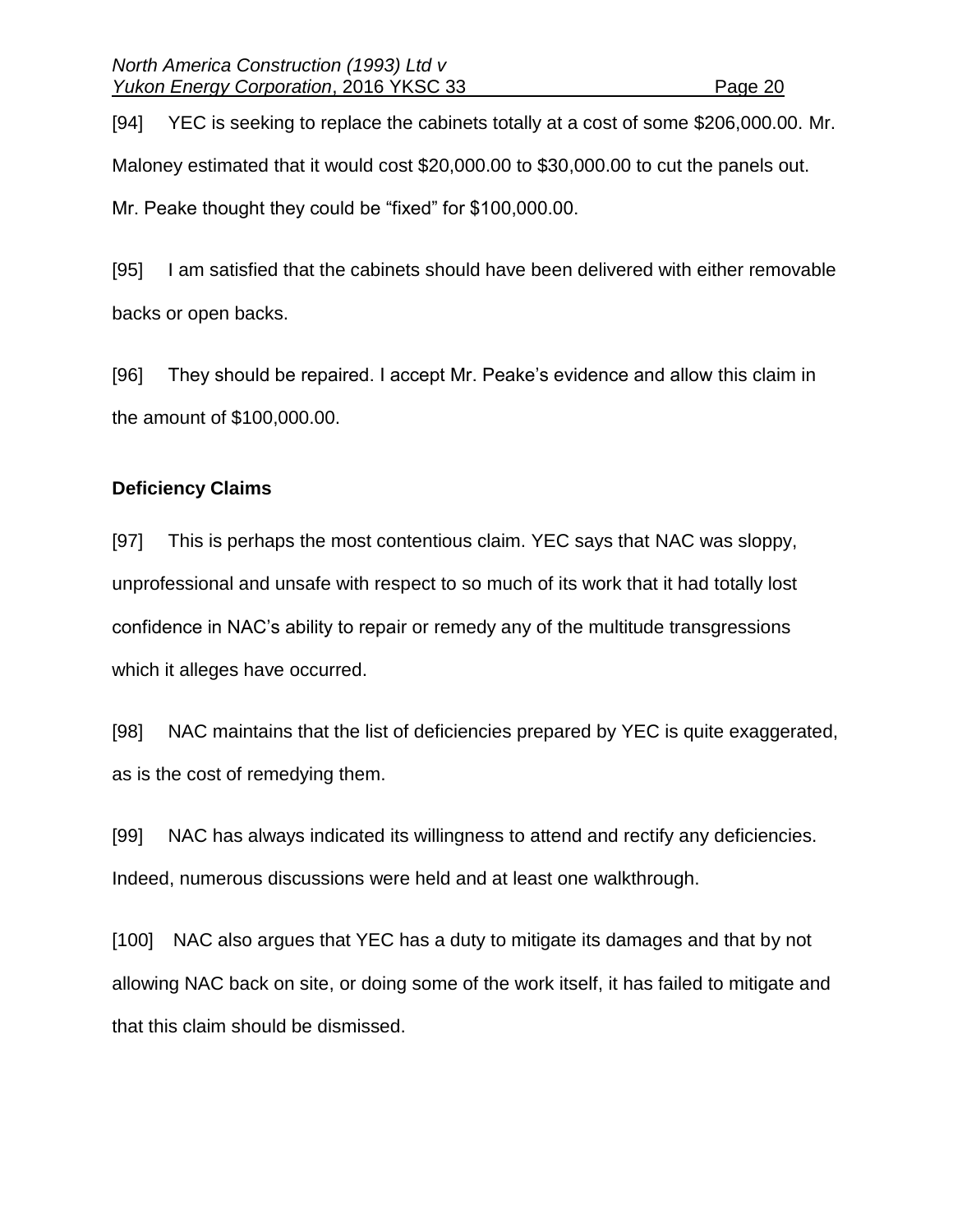[101] As I said earlier in this decision, the spirit of cooperation which permeated this project initially slowly faded. In its place, a sourness began to creep into the relationship.

[102] Minor items such as lack of orderliness and a failure to be careful, or a perceived failure to live up to what YEC considered a minimum standard of quality became more than irritants. Work was viewed as sloppy or careless. Standards began to be imposed without anyone having been given notice that much more was now being expected.

[103] The installation of the cables in the elevator shaft is a good example of how the dynamics changed:

- (i) Notwithstanding that it was YEC itself who determined what "Code" was to be followed, what had been acceptable before was now considered to be not acceptable.
- (ii) How cable was to be fastened to the duct should not be done the way it had been done just years before.
- (iii) The cable trays no longer were sufficient.
- (iv) The clearance was no longer sufficient.
- (v) The electrical code was being followed or not being followed, depending on who was interpreting it at any given time.
- (vi) The cables were now not "tidy".
- (vii) "Sloppy" work became "deficient work".
- (viii) A very slight indentation in a cable coverage became "damage".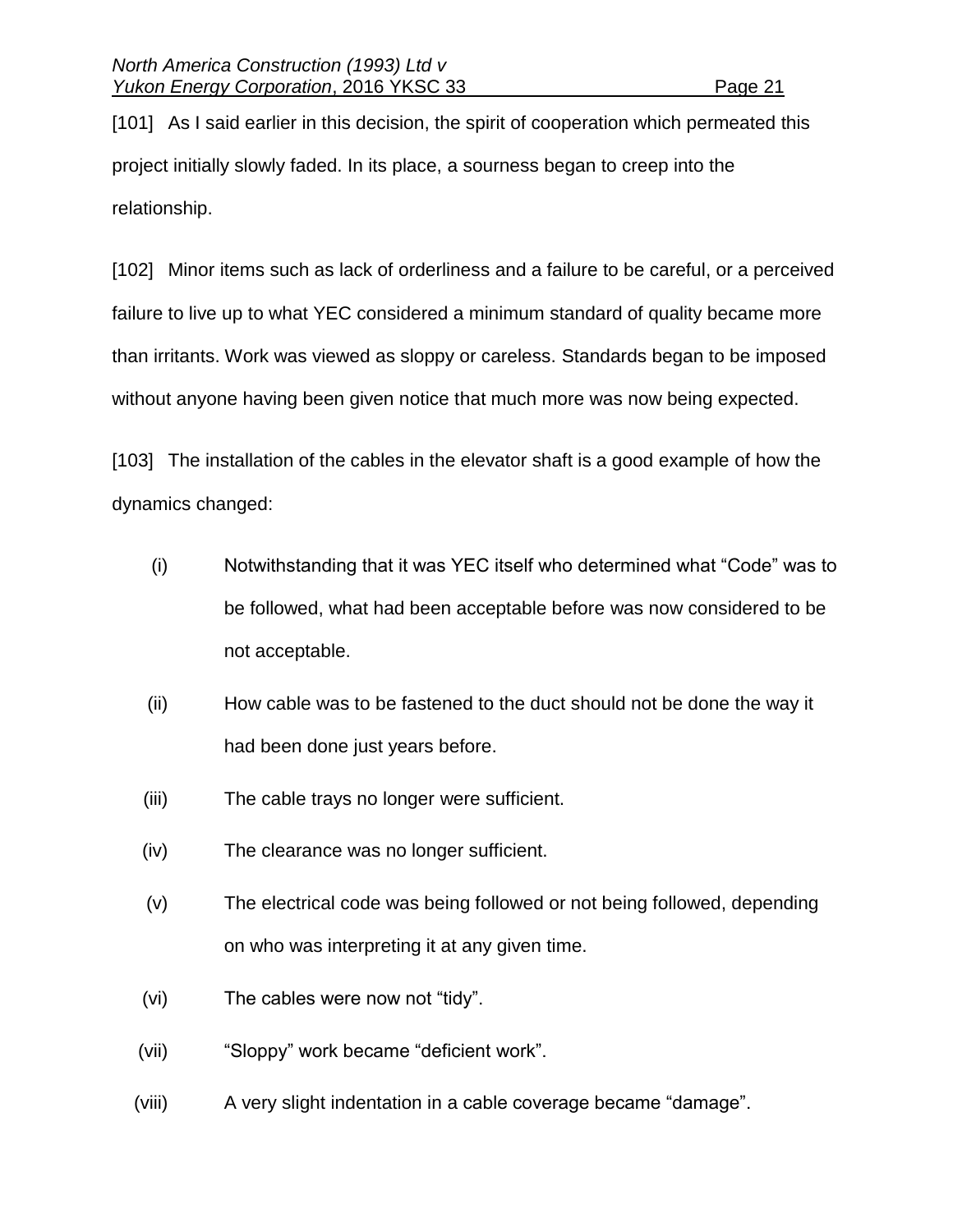[104] It seems to be, and did seem to me during the trial, that the Defendant had formed the view toward the end of the project that the Plaintiff was simply incompetent. It began viewing the work done through coloured glasses, "rose coloured" not being one of the lenses.

[105] Complaints of deficiencies were being directed at the Plaintiff without specifics being given.

[106] It was clear that the Defendant had had enough of the Plaintiff and it was not going to be fixing anything for the Defendant in the future, or doing any more work once they demobilized.

[107] The Plaintiff urges the Court to reject all of the Defendant's deficiencies list because the project was substantially completed and the deficiencies were not serious ones. That being the case, the Plaintiff argues, there was no fundamental breach of the terms of the contract. That, in turn, required the Defendant to mitigate its damages. The best way to mitigate its damages was to allow the Plaintiff to carry out the necessary remedial work.

[108] I agree with the Plaintiff that that the deficiencies were not so serious as to amount to a fundamental breach of the contract having been committed by the Plaintiff.

[109] I also agree with the Plaintiff that an owner is required to mitigate its damages. However, with the greatest respect to the learned trial judge in *Beta Construction Inc. v Chiu*, 2015 ONSC 5288, at para 86, I do not agree that the owner must allow the contractor an opportunity to repair the deficiencies.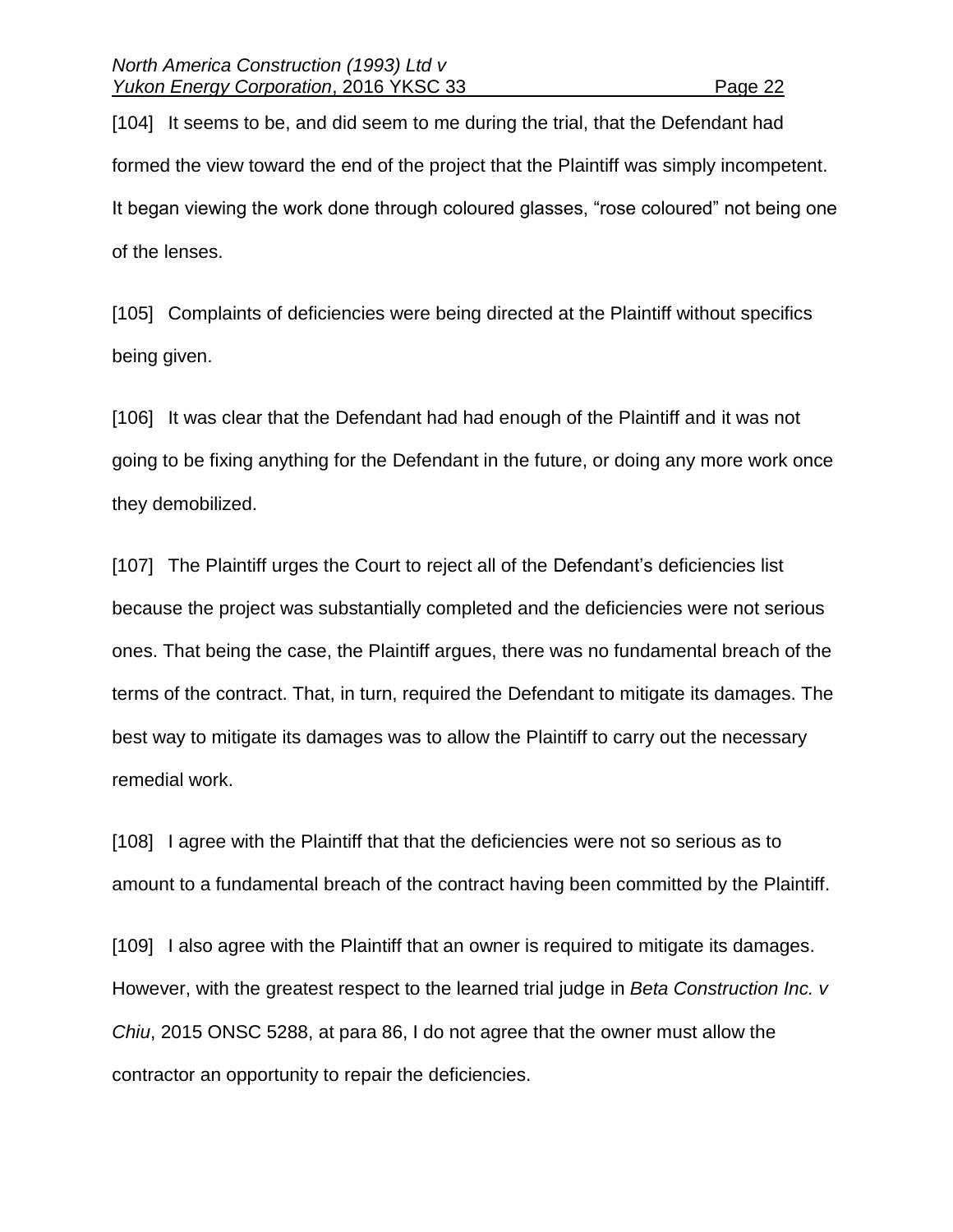[110] In my respectful view, to compel an owner to allow a contractor with whom it has no confidence simply makes no sense.

[111] But, if such an owner - in this case - YEC, does not want NAC to perform the deficiency work, it cannot simply get the most expensive estimate it can find and ask the Court to award damages in that amount.

[112] I do wish to comment on some of the deficiencies within the elevator shaft before turning to the estimate to which I referred to above.

[113] It struck me time and again during the trial that while some of NAC's work was indeed sloppy, YEC's expectations were perhaps higher than they should have been.

[114] I am aware of the term in the contract that provides that: "The Contractor will perform the Work diligently in a workman like manner and in accordance with the highest industry practice used in Canada."

[115] I am also aware that the majority of this contract was carried out some 140 km north of Whitehorse*,* much of it in the middle of winter*,* and at a depth of some 400 feet underground.

[116] Mr. Tillbrook, an electrical engineer on site, considered much of NAC's electrical work to be sloppy. He thought that NAC was "not structured enough". He did not like NAC's overall plan, but admitted that the commissioning of the project did go forward and that the project was up and running within a few days of the substantial completion date. He was of the opinion that the tie wrapping was contrary to the electrical code,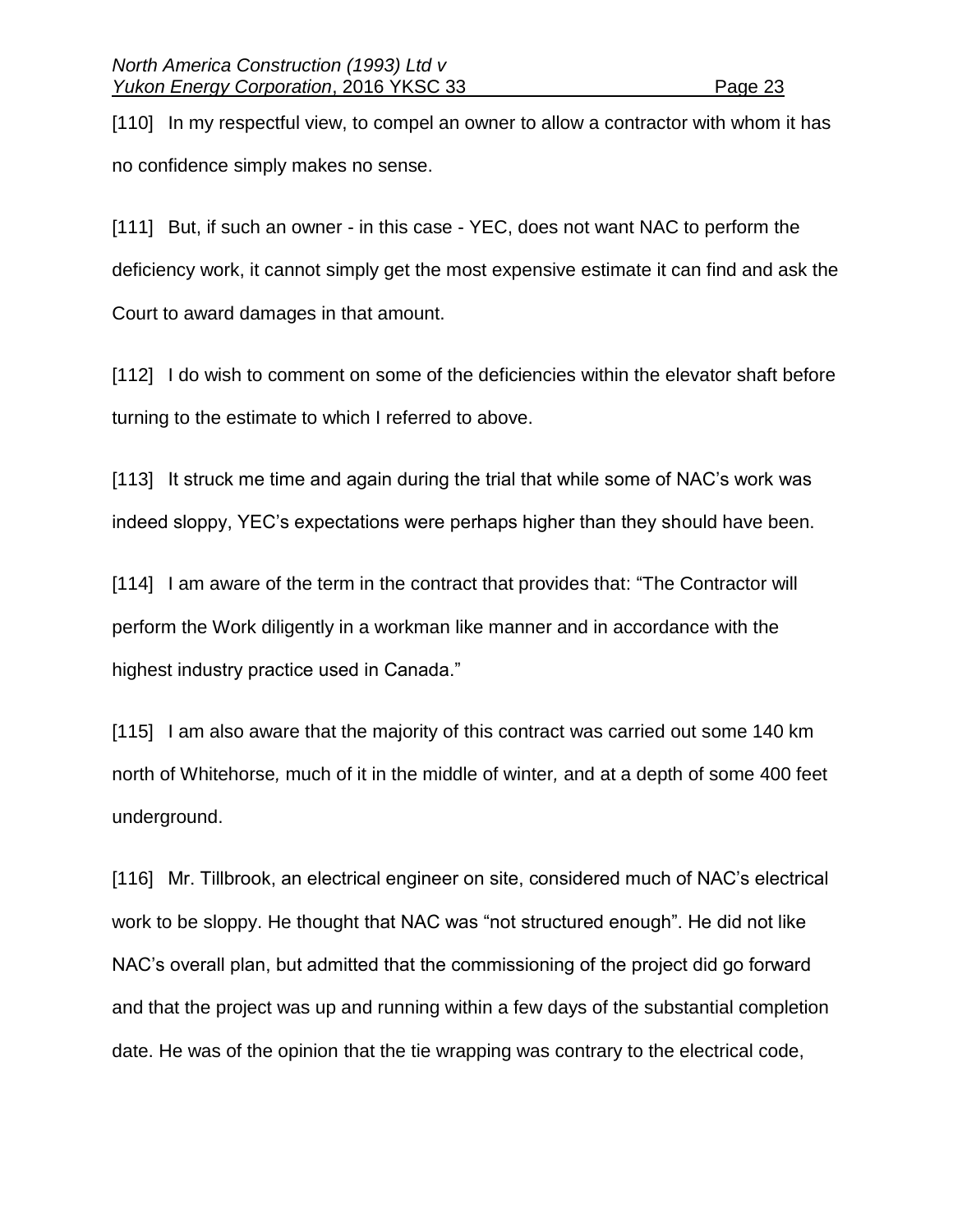depending on how one might interpret it. But I saw no evidence which satisfied me that the wrapping was improper.

[117] In this connection, it should be noted that the cables which were wrapped, lowered and supported during this project were done much in the same way that the previous cables had been suspended, wrapped and generally looked after.

[118] Mr. Tillbrook was critical of the protection given by NAC to the grips and wrapping, but admitted that nothing was contrary to any approved procedure.

[119] He criticized or commented on "damage" to the covering of one of the cables. The photograph of this particular piece of cable showed a very slight indentation in the wrapping.

[120] Mr. Bob Simonson's criticisms had more to do with safety issues and lack of organizational skill than to deficiencies in the work carried out. Mr. Peake was also quite critical of NAC's work within the cable trays. It was primarily sloppy and did not appear to be neat, in his mind. He thought the cable trays themselves were not secure enough and that they had been structurally weakened.

[121] It seemed to me that Mr. Peake's key concern and complaint was that NAC's people were not very qualified and that the work they were performing met the "bare minimum" quality level but did not meet what he considered would be the industry standard.

[122] Some of Mr. Peake's other criticisms were that the wiring was not tidy; that the trays were overstuffed; and that the clearance was not sufficient.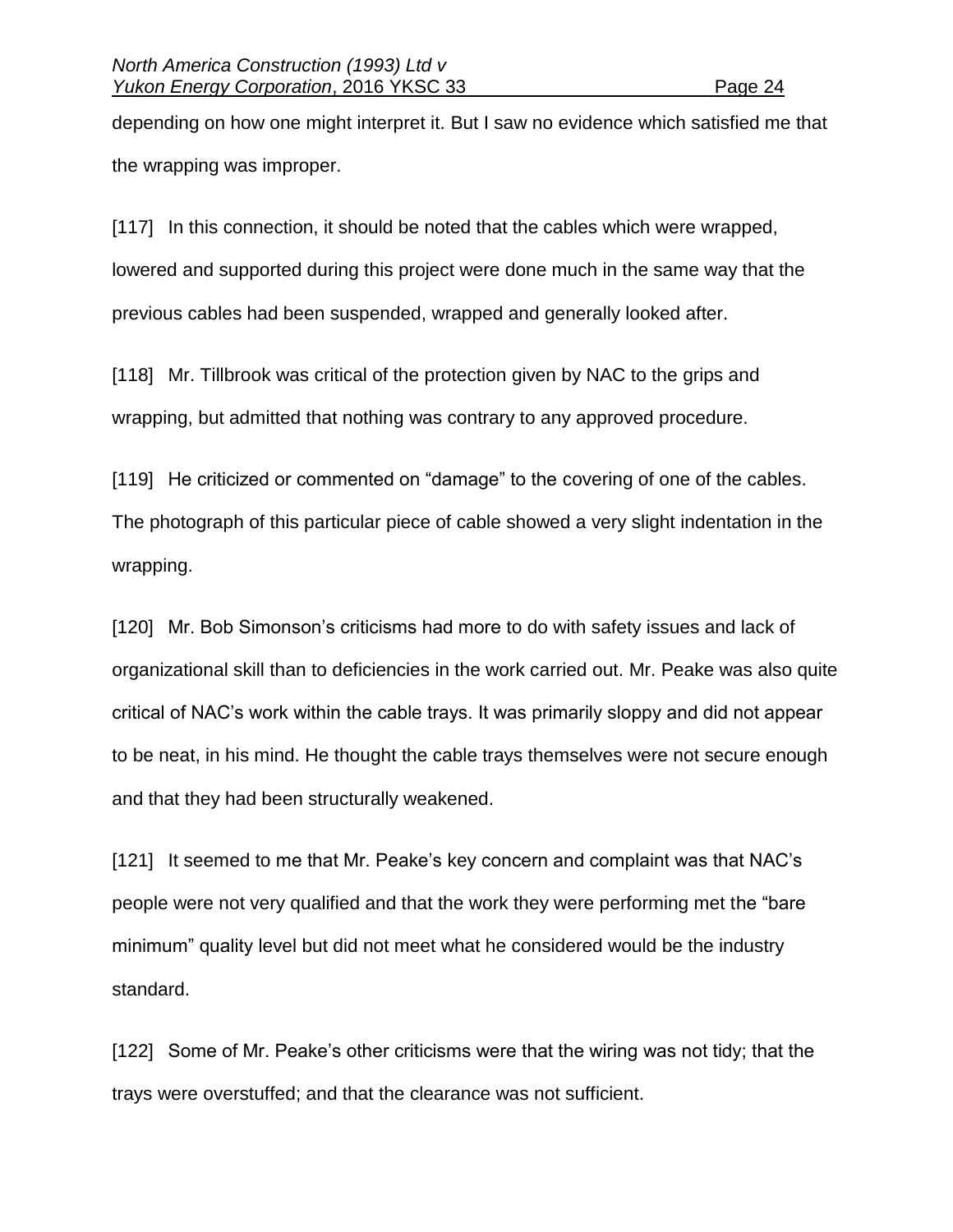[123] A fair amount of Mr. Peake's evidence concerned the cable trays. Some of his evidence arose as a result of an incident which occurred in October of 2013 when the elevator wires and the cable trays came into contact, resulting in a visit from the Yukon Workers' Compensation Health and Safety Board. In their report, the Board noted that minimum clearance distances between the conveyance and cables and cable trays were not being met. It also referred to the fact that there were deficiencies that were noted in an inspection report dated May 5, 2011 that had not been rectified.

[124] The end result of that incident was that a new design was prepared and the cable trays were ultimately fixed. However, my difficulty is that at the time of the installation, YEC was the electrical code authority and it was admitted that NAC was not advised of the clearance requirements prior to installing the trays or "overstuffing them".

[125] I very much hesitate to consider the cable trays and much of the remedial work done within the elevator shaft as a deficiency as a result of a report made by the Occupational and Safety Board some two years later. Admittedly, the way the wires were "stuffed" into the trays was not particularly tidy or pretty. However, I am not satisfied it constituted a deficiency.

[126] Much of the "Deficiency Claim", indeed, some \$264,000.00, related to the elevator cables (See Exhibit 41). My concerns with respect to the legitimacy of recovering these costs have been voiced.

[127] It was Mr. Peake who quite honestly said that while conducting the walkthrough with Mr. Hamad and others from NAC toward the end of the project, that he and the other YEC people who were attending with him had already determined that they were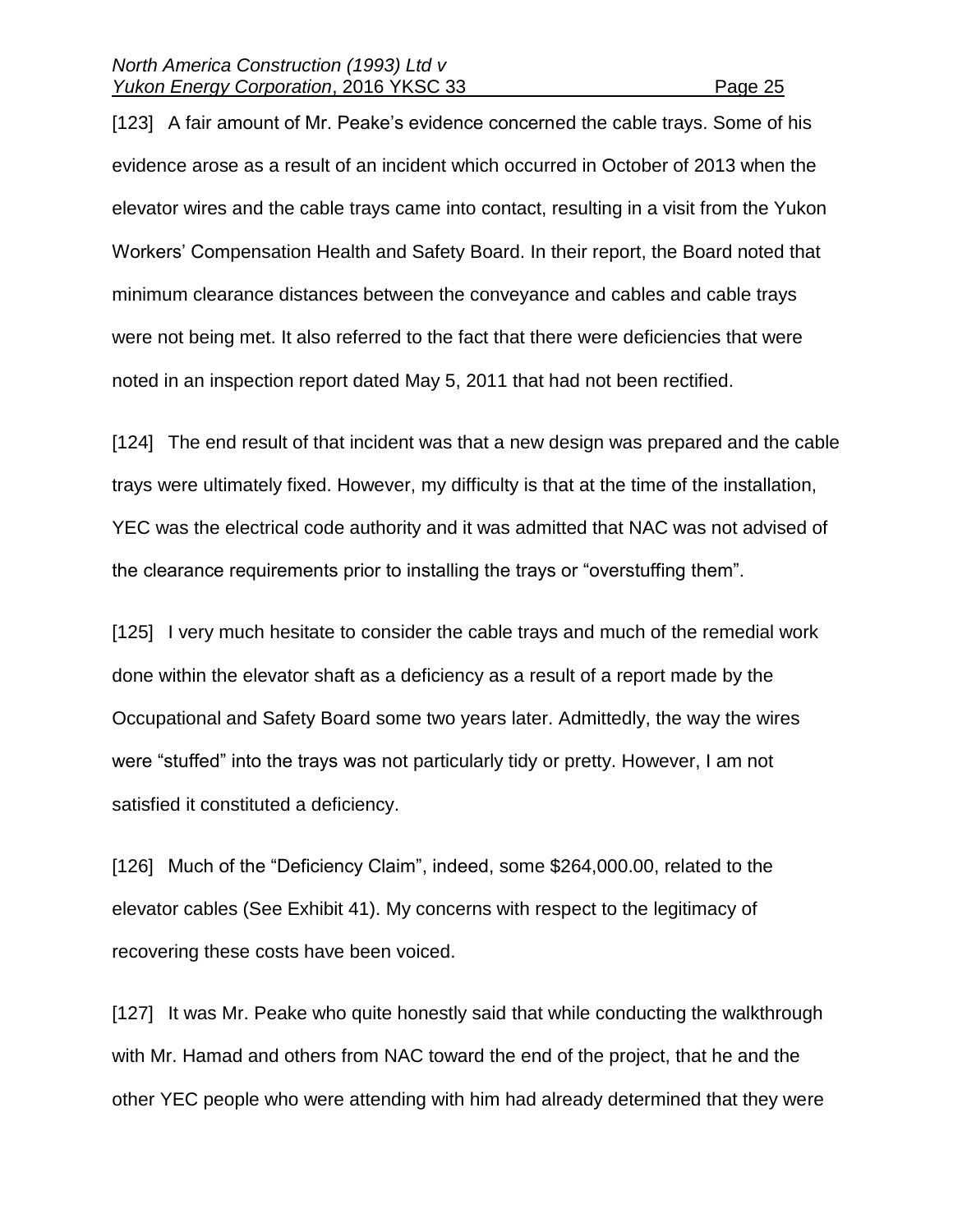not going to have NAC come back to do any of the deficiencies. They did not like NEC's work and refused to allow them to carry any further work out.

[128] YEC was entitled to come to that conclusion and was entitled to make such a decision.

[129] The question then becomes should NAC have to pay anything since the deficiencies did not amount to a fundamental breach of the contract. In my view, they do, because they did not complete the job as they were required to do under the contract.

[130] As I have already said, YEC is entitled to come to that conclusion and make the decision to have someone else perform the work. They are not, however, entitled to have the work carried out in the manner suggested by the Orbus report, prepared by Mr. Amin Kassam. Mr. Kassam had estimated the cost of remedying the deficiencies would be \$970,961.25.

[131] I found Mr. Kassam to be a very interesting witness. He declared himself to be an independent expert and not biased in any manner. However, his bias came through quite clearly.

[132] On a number of occasions, he appeared to suffer from a loss of memory with respect to information which he had received from Mr. Mortimer, a fellow colleague who had prepared an earlier estimate, and was argumentative when, in my view, there was no need to be.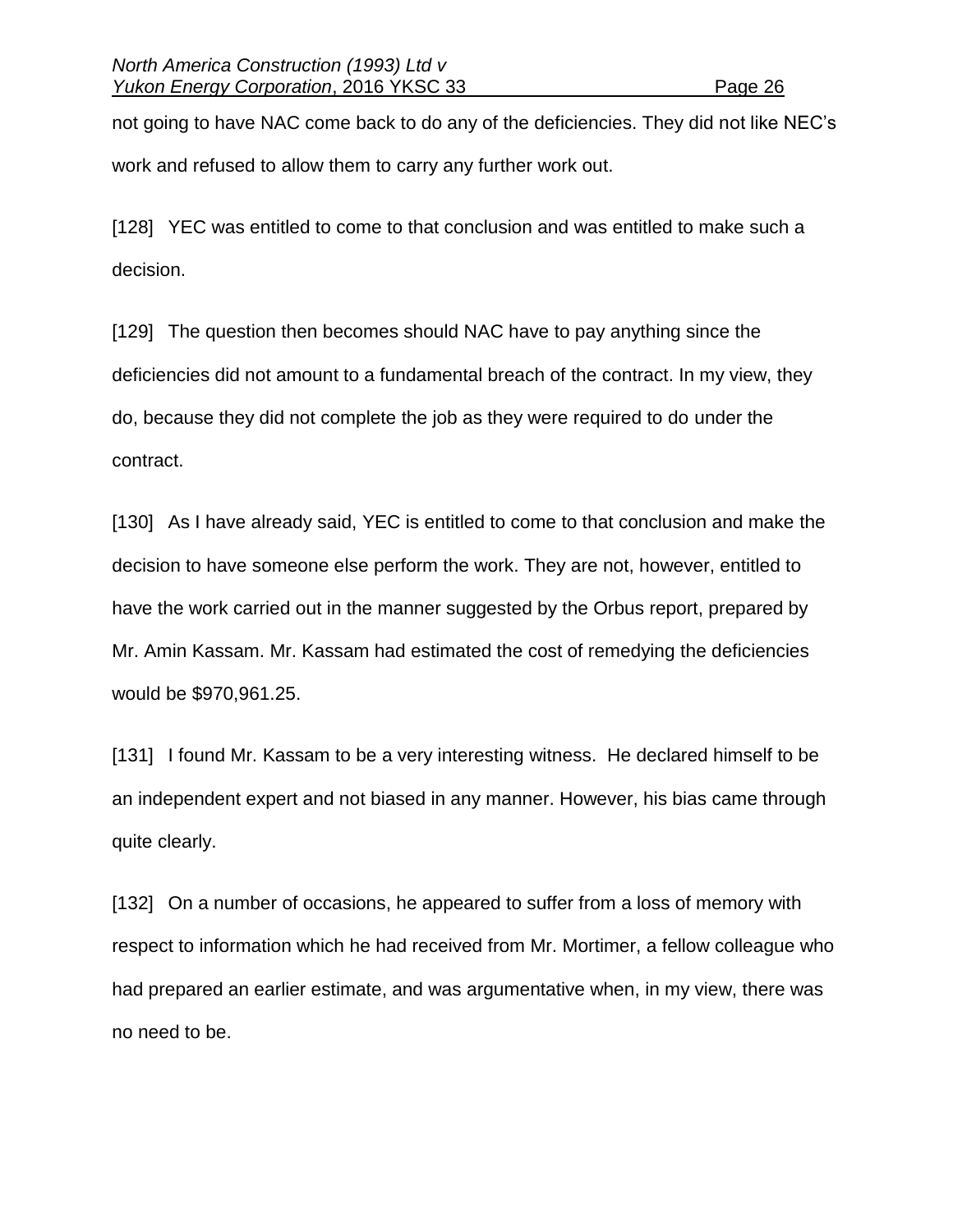[133] Mr. Mortimer, Mr. Kassam's former colleague, had prepared an estimate as to the cost of remedying the deficiencies. His estimate was \$686,500.00. Mr. Kassam professed to be more aware of the "conditions" and "factors" that should be taken into consideration notwithstanding that Mr. Mortimer was a senior field technology expert and that Mr. Mortimer had spent some 35 years with the company, presumably mostly in the North.

[134] Notwithstanding Mr. Mortimer's apparent expertise in the field, Mr. Kassam determined that Mr. Mortimer had not taken into consideration that:

- 1) the plant would be operating, not shut down;
- 2) the plant was located in a Northern site, and
- 3) the people carrying out the work would not be as skilled as Mr. Mortimer was.

[135] Mr. Craig Miller, an employee of NAC, is an operations analysist and an electrical estimator. He has prepared dozens of estimates on jobs throughout Canada. He was retained to prepare a report and did so. That was introduced as Exhibit 35 in these proceedings.

[136] Mr. Millar had been given a copy of Mr. Kassam's estimate. In fact, he was given both the Orbus reports of 2012 and 2016. He prepared a very detailed estimate of the work that would need to be carried out. He examined the deficiency list prepared by YEC and specifically the list and report of Mr. Kassam. He was very familiar with the site, visited it at least twice. He did not question whether any of the deficiencies were in fact deficiencies. He simply assumed that they were.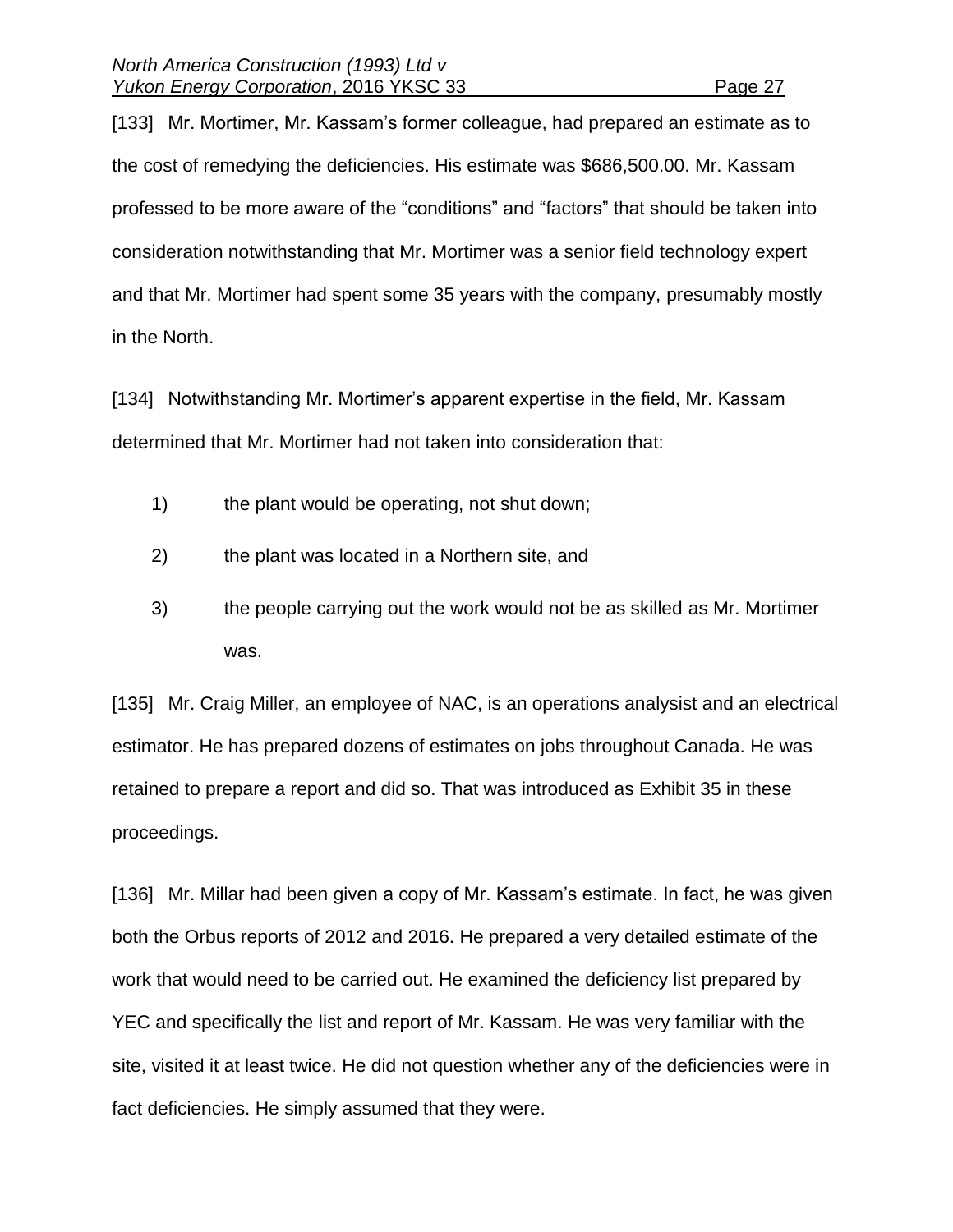[137] Mr. Miller's estimate of the cost to repair was \$251,521.52.

[138] Mr. Kassam was of the view that all of Mr. Miller's estimates of time required were far too low. Where Mr. Miller had estimated some 65 hours to complete "the labelling", Mr. Kassam estimated 482 hours. Where Mr. Miller estimated some 40 hours to prepare as built to drawings, Mr. Kassam estimated some 653 hours. Where Mr. Miller estimated some 4 hours to complete what were described as "code items", Mr. Kassam estimated that this should take some 1,116 hours.

[139] These are rather stunning contrasts, none of which were put to Mr. Miller. Mr. Miller did, however, have access to and read the reports, so would have been aware of them. No cross examination was put to him, however, in that regard.

[140] Mr. Kassam did say that he was aware of a number of matters which he had estimated had been removed from the list as a result of the evidence, primarily, of Mr. Peake. That, in his view, would have reduced his costs by some 10 to 15%. The total hours on site which he had anticipated would be 5,268 hours, would have been reduced by some 37% if the items removed were considered.

[141] Had YEC mitigated their damages, they would have been able to revenue the deficiencies at a cost of, depending on the estimates used, some \$252,000.00 to \$433,000.00 (using Mr. Mortimer's estimate less the 37% with respect to items which had been removed and as conceded by Mr. Kassam).

[142] I was not particularly impressed by Mr. Kassam's evidence. Mr. Mortimer was not called and therefore not questioned with respect to his estimate. Mr. Miller's report was,